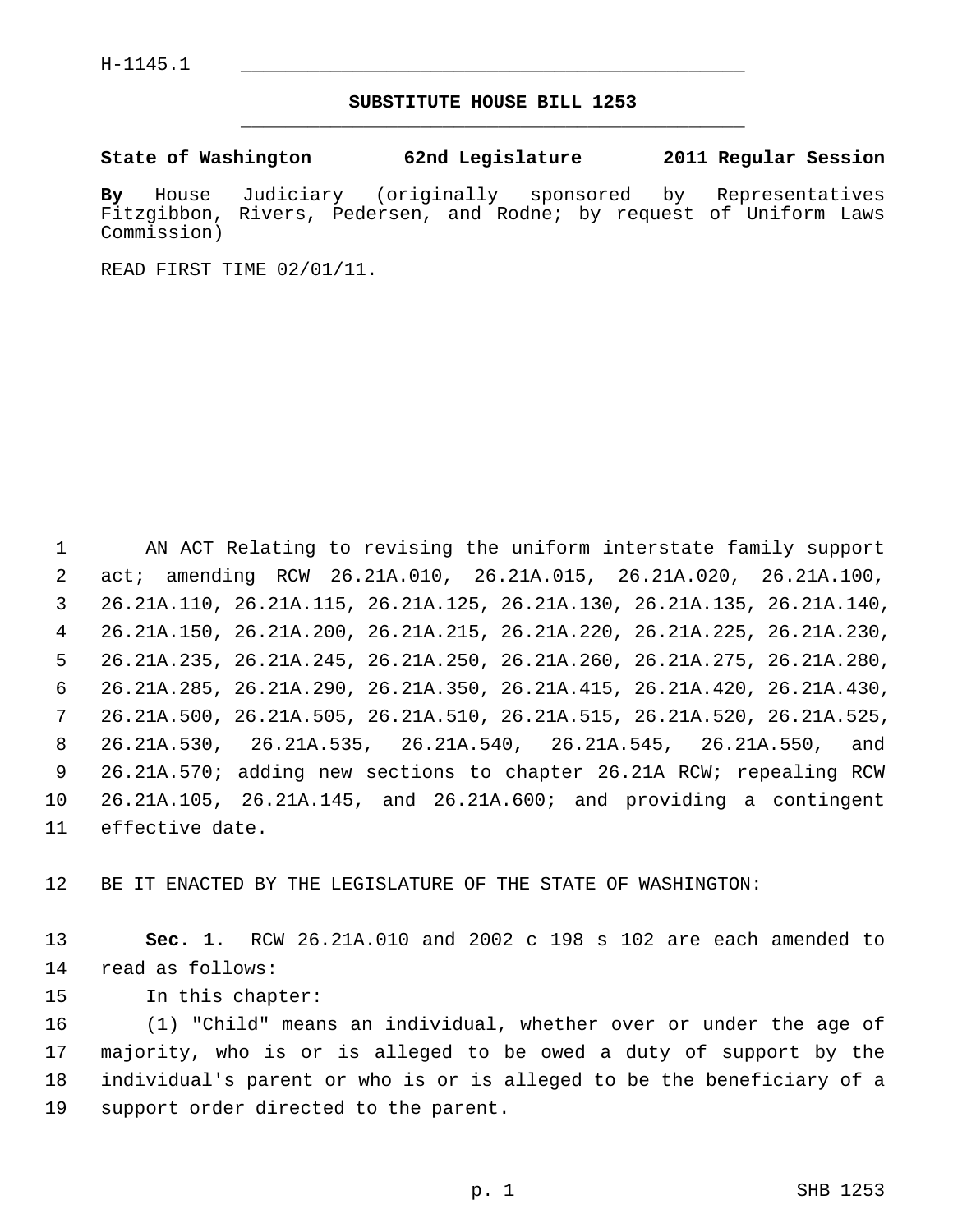1 (2) "Child support order" means a support order for a child, 2 including a child who has attained the age of majority under the law of 3 the issuing state or foreign country.

 4 (3) "Convention" means the convention on the international recovery 5 of child support and other forms of family maintenance, concluded at 6 the Hague on November 23, 2007.

 7 (4) "Duty of support" means an obligation imposed or imposable by 8 law to provide support for a child, spouse, or former spouse, including 9 an unsatisfied obligation to provide support.

10  $((+4))$   $(5)$  "Foreign country" means a country, including a 11 political subdivision thereof, other than the United States, that 12 authorizes the issuance of support orders and:

13 (a) Which has been declared under the law of the United States to 14 be a foreign reciprocating country;

15 (b) Which has established a reciprocal arrangement for child 16 support with this state as provided in RCW 26.21A.230;

17 (c) Which has enacted a law or established procedures for the 18 issuance and enforcement of support orders which are substantially 19 similar to the procedures under this chapter; or

20 (d) In which the convention is in force with respect to the United 21 States.

22 (6) "Foreign support order" means a support order of a foreign 23 tribunal.

 (7) "Foreign tribunal" means a court, administrative agency, or quasi-judicial entity of a foreign country which is authorized to establish, enforce, or modify support orders or to determine parentage of a child. The term includes a competent authority under the convention.

29 (8) "Home state" means the state or foreign country in which a 30 child lived with a parent or a person acting as parent for at least six 31 consecutive months immediately preceding the time of filing of a 32 petition or comparable pleading for support and, if a child is less 33 than six months old, the state or foreign country in which the child 34 lived from birth with any of them. A period of temporary absence of 35 any of them is counted as part of the six-month or other period.

 $36$  ( $(\overline{5})$ ) (9) "Income" includes earnings or other periodic 37 entitlements to money from any source and any other property subject to 38 withholding for support under the law of this state.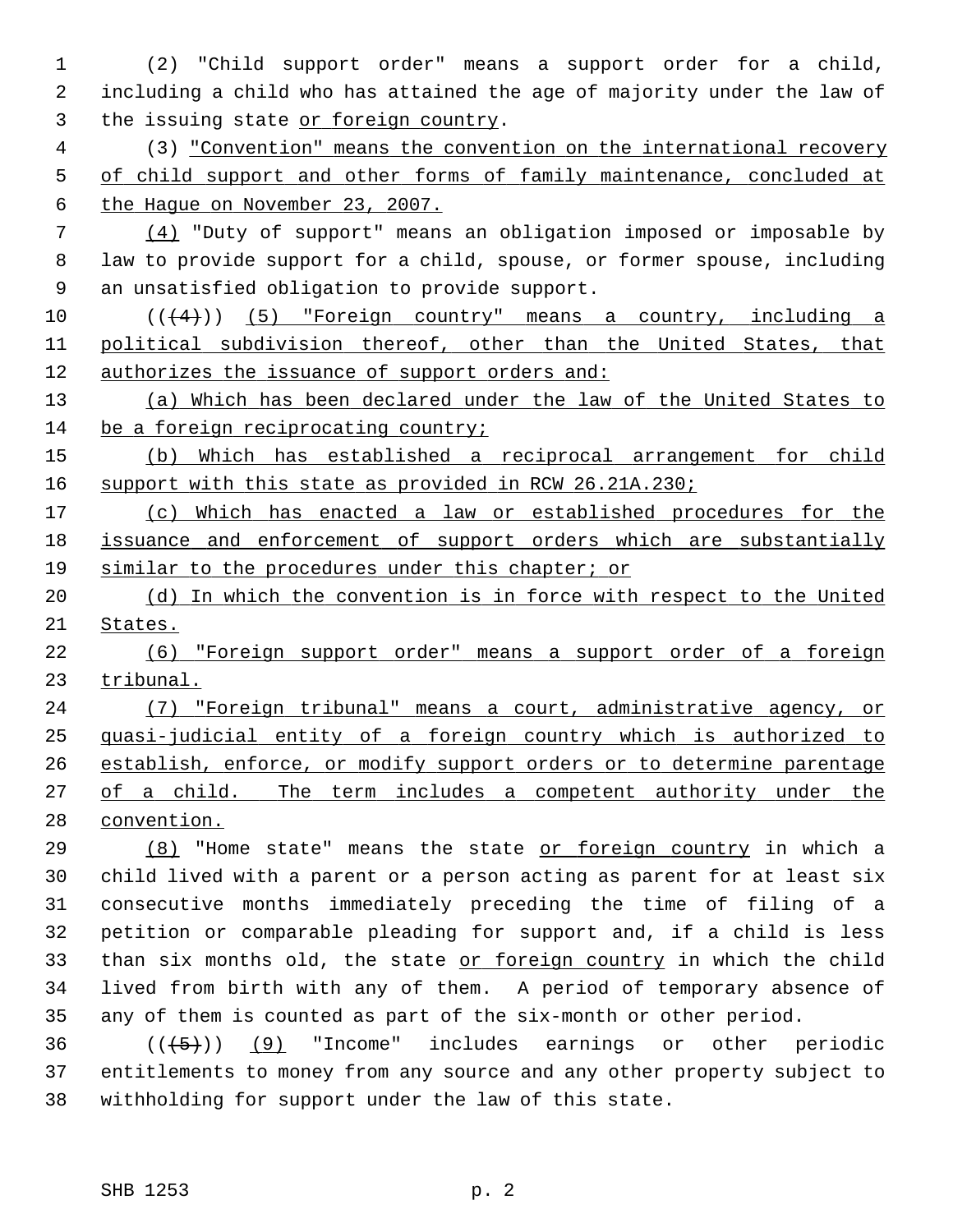$1$  ( $(\frac{16}{10})$   $(10)$  "Income-withholding order" means an order or other 2 legal process directed to an obligor's employer or other debtor, as 3 defined by RCW 50.04.080, to withhold support from the income of the 4 obligor.

 (( $\{7\}$  "Initiating state" means a state from which a proceeding is forwarded or in which a proceeding is filed for forwarding to a responding state under this chapter or a law or procedure substantially 8 similar to this chapter.

9  $(8)$ )) (11) "Initiating tribunal" means the (( $\alpha$ uthorized)) tribunal 10 ((in an initiating)) of a state or foreign country from which a 11 petition or comparable pleading is forwarded or in which a petition or 12 comparable pleading is filed for forwarding to another state or foreign 13 country.

14 (12) "Issuing foreign country" means the foreign country in which 15 a tribunal issues a support order or a judgment determining parentage 16 of a child.

17  $((+9))$   $(13)$  "Issuing state" means the state in which a tribunal 18 issues a support order or ((renders)) a judgment determining parentage 19 of a child.

20  $((+10))$  (14) "Issuing tribunal" means the tribunal of a state or 21 foreign country that issues a support order or ((renders)) a judgment 22 determining parentage of a child.

23  $((+11))$  (15) "Law" includes decisional and statutory law and rules 24 having the force of law.

25  $((+12))$   $(16)$  "Obligee" means:

26 (a) An individual to whom a duty of support is or is alleged to be 27 owed or in whose favor a support order has been issued or a judgment 28 determining parentage of a child has been ((rendered)) issued;

29 (b) A foreign country, state, or political subdivision of a state 30 to which the rights under a duty of support or support order have been 31 assigned or which has independent claims based on financial assistance 32 provided to an individual obligee in place of child support;  $((\theta \cdot \hat{r}))$ 

33 (c) An individual seeking a judgment determining parentage of the 34 individual's child; or

35 (d) A person that is a creditor in a proceeding under Article 7 of 36 this chapter.

 $(1, 37)$  ( $(1, 13)$ ) (17) "Obligor" means an individual, or the estate of a 38 decedent that: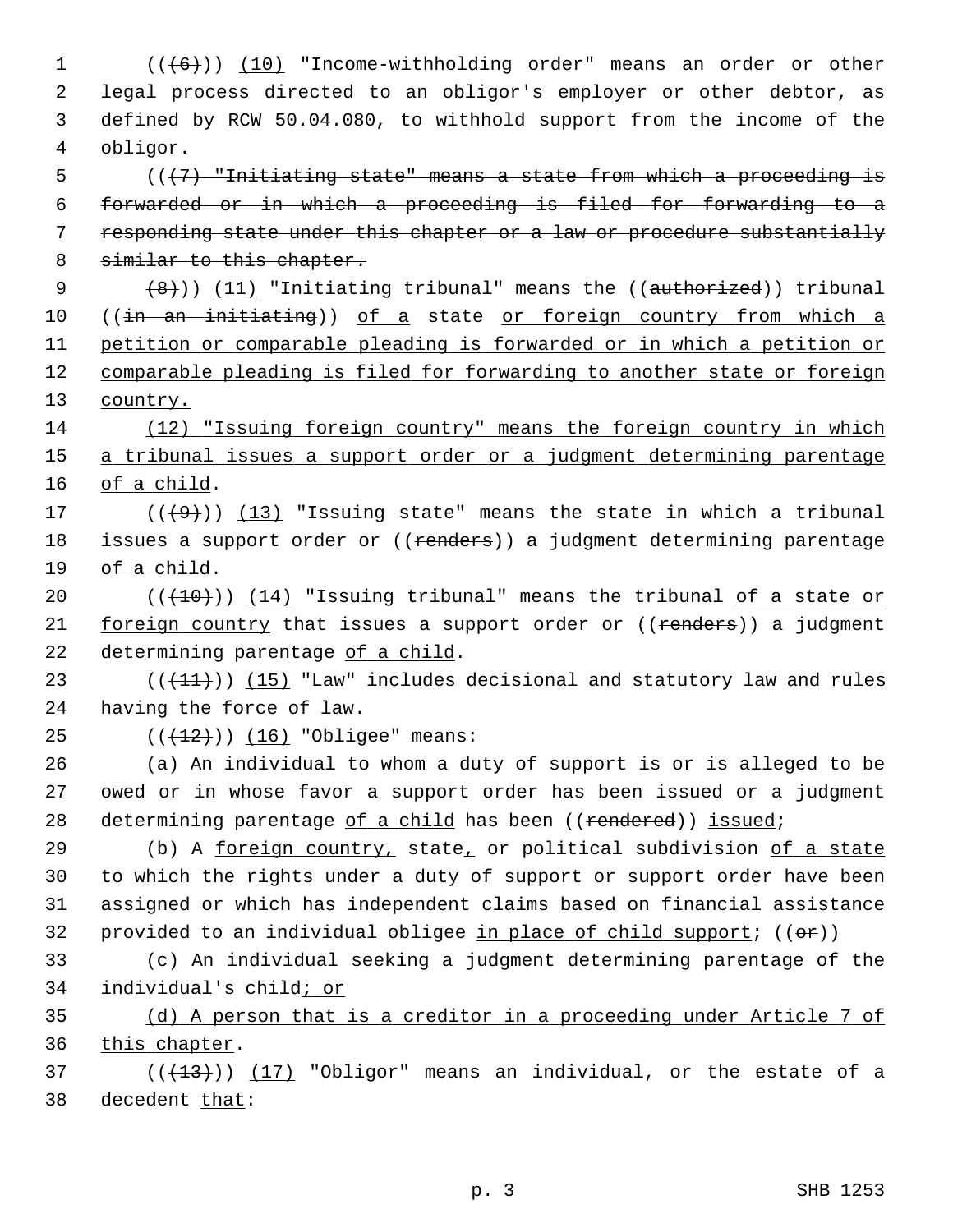1 (a) ((Who)) Owes or is alleged to owe a duty of support;

2 (b) ((Who)) Is alleged but has not been adjudicated to be a parent 3 of a child;  $((\theta \cdot \mathbf{r}))$ 

4 (c) ((Who)) Is liable under a support order; or

5 (d) Is a debtor in a proceeding under Article 7 of this chapter.

 $6$  ( $(\frac{14}{14})$ ) (18) "Outside this state" means a location in another 7 state or a country other than the United States, whether or not the 8 country is a foreign country.

 9 (19) "Person" means: An individual, corporation, business trust, 10 estate, trust, partnership, limited liability company, association, 11 joint venture, public corporation, government( $(i+1)$ ) or governmental 12 subdivision, agency, or instrumentality( $(i + \text{public corporation}.)$ ), or 13 any other legal or commercial entity.

 $14$  (( $(15)$ )) (20) "Record" means information that is inscribed on a 15 tangible medium or that is stored in an electronic or other medium and 16 is retrievable in perceivable form.

17  $((+16))$   $(21)$  "Register" means to record or file in a tribunal of 18 this state a support order or judgment determining parentage (( $\frac{1}{2}$  the 19 appropriate location for the recording or filing of foreign judgments 20 generally or foreign support orders specifically)) of a child issued in 21 another state or a foreign country.

22 ( $(\frac{17}{17})$ ) (22) "Registering tribunal" means a tribunal in which a 23 support order or judgment determining parentage of a child is 24 registered.

 $25$  ( $(\overline{+18})$ ) (23) "Responding state" means a state in which a 26 ((proceeding)) petition or comparable pleading for support or to 27 determine parentage of a child is filed or to which a ((proceeding)) 28 petition or comparable pleading is forwarded for filing from ((an 29 initiating)) another state ((under this chapter or a law or procedure 30 substantially similar to this chapter)) or foreign country.

 $(1)(19)$  (( $19$ )) (24) "Responding tribunal" means the authorized tribunal 32 in a responding state or foreign country.

33  $((+20))$   $(25)$  "Spousal support order" means a support order for a 34 spouse or former spouse of the obligor.

 $(1+21)$   $(26)$  "State" means a state of the United States, the 36 District of Columbia, Puerto Rico, the United States Virgin Islands, or 37 any territory or insular possession ((subject to)) under the 38 jurisdiction of the United States. The term includes ( $\left( \div \right)$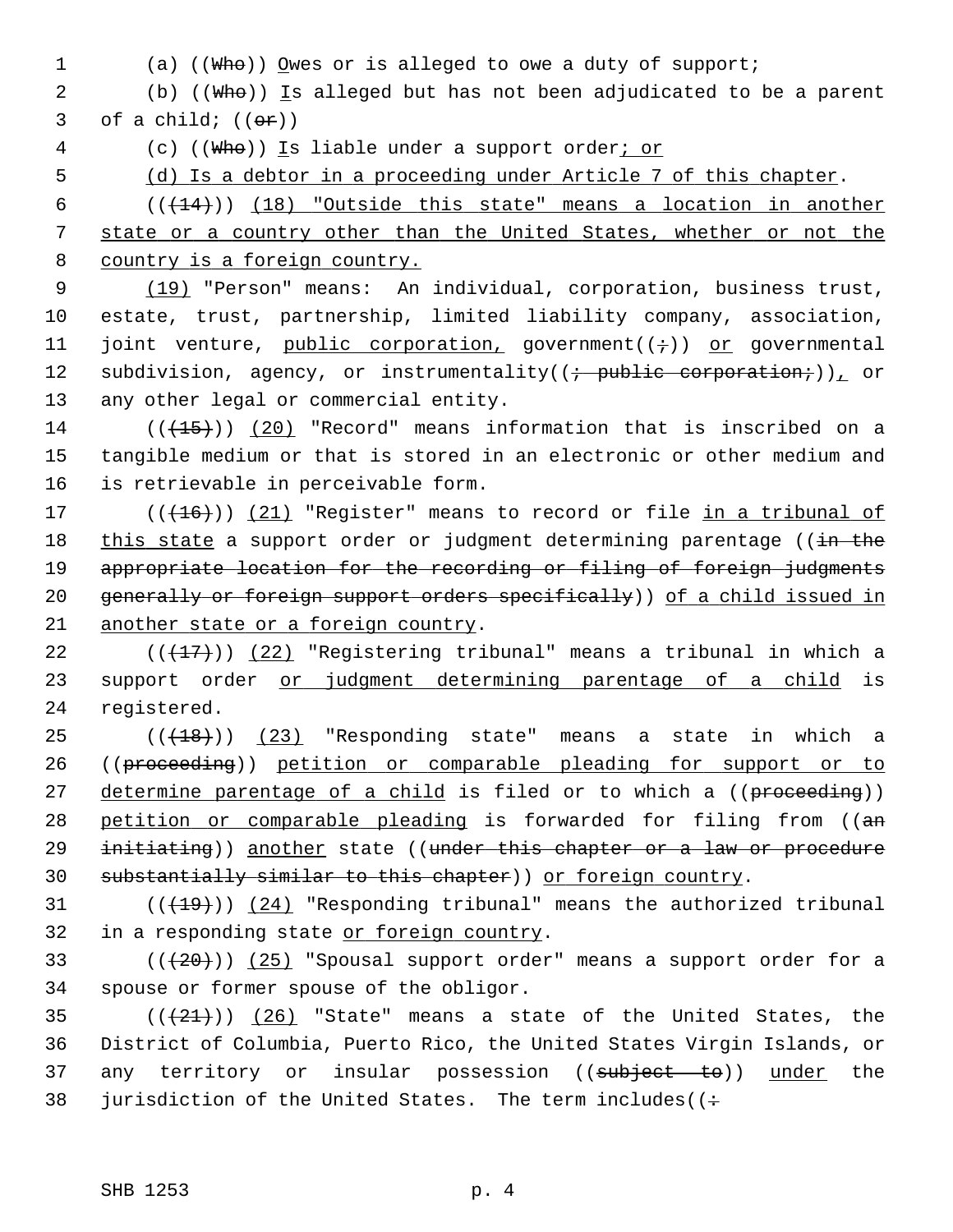1  $(a)$ )) an Indian nation or tribe(( $\dot{t}$  and 2 (b) A foreign country or political subdivision that: 3 (i) Has been declared to be a foreign reciprocating country or 4 political subdivision under federal law; 5 (ii) Has established a reciprocal arrangement for child support 6 with this state as provided in RCW 26.21A.235; or 7 (iii) Has enacted a law or established procedures for issuance and 8 enforcement of support orders which are substantially similar to the 9 procedures under this chapter)). 10  $((+22))$  (27) "Support enforcement agency" means a public official, 11 governmental entity, or private agency authorized to  $((see k))$ : 12 (a) Seek enforcement of support orders or laws relating to the duty 13 of support; 14 (b) Seek establishment or modification of child support; 15 (c) Request determination of parentage of a child; 16 (d) ((Location of)) Attempt to locate obligors or their assets; or 17 (e) Request determination of the controlling child support order. 18  $((+23))$   $(28)$  "Support order" means a judgment, decree, order, 19 decision, or directive, whether temporary, final, or subject to 20 modification, issued ((by a tribunal)) in a state or foreign country 21 for the benefit of a child, a spouse, or a former spouse,  $((that))$ 22 which provides for monetary support, health care, arrearages, 23 retroactive support, or reimbursement( $(\tau$  and)) for financial 24 assistance provided to an individual obligee in place of child support. 25 The term may include related costs and fees, interest, income 26 withholding, automatic adjustment, reasonable attorneys' fees, and 27 other relief. 28  $((+24))$   $(29)$  "Tribunal" means a court, administrative agency, or 29 quasi-judicial entity authorized to establish, enforce, or modify 30 support orders or to determine parentage of a child. 31 **Sec. 2.** RCW 26.21A.015 and 2002 c 198 s 103 are each amended to 32 read as follows: 33  $(1)$  The superior court is the  $($ (state)) tribunal  $($  (for judicial 34 proceedings and the department of social and health services division 35 of child support is the state tribunal for administrative proceedings)) 36 of this state.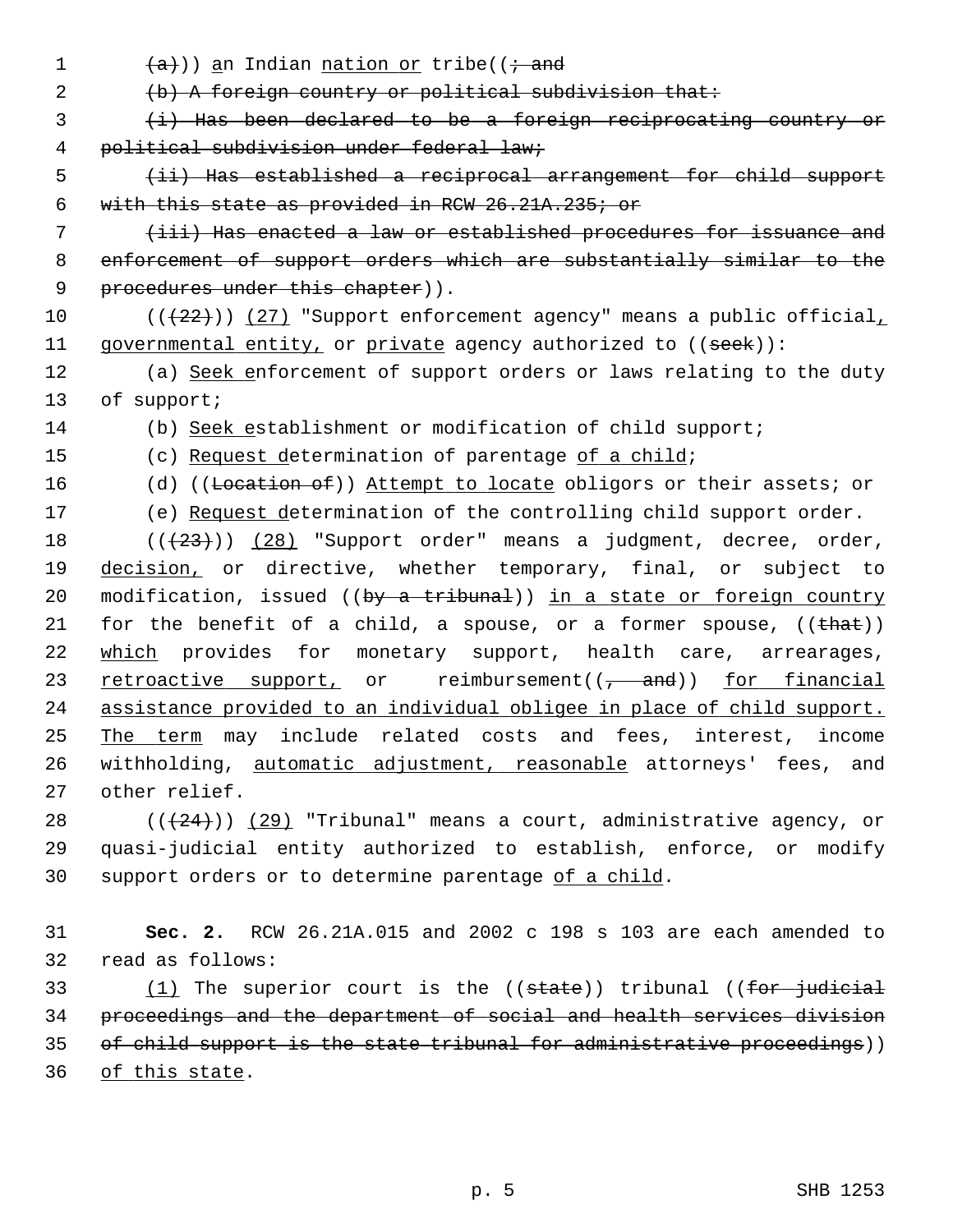1 (2) The department of social and health services is the support 2 enforcement agency of this state.

 3 **Sec. 3.** RCW 26.21A.020 and 2002 c 198 s 104 are each amended to 4 read as follows:

 5 (1) Remedies provided by this chapter are cumulative and do not 6 affect the availability of remedies under other  $law(( - \frac{in\tanctan x}{n}) )$  or 7 the recognition of a foreign support order ((of a foreign country or 8 political subdivision)) on the basis of comity.

9 (2) This chapter does not:

10 (a) Provide the exclusive method of establishing or enforcing a 11 support order under the law of this state; or

12 (b) Grant a tribunal of this state jurisdiction to render judgment 13 or issue an order relating to child custody or visitation in a 14 proceeding under this chapter.

15 **Sec. 4.** RCW 26.21A.100 and 2002 c 198 s 201 are each amended to 16 read as follows:

17 (1) In a proceeding to establish or enforce a support order or to 18 determine parentage of a child, a tribunal of this state may exercise 19 personal jurisdiction over a nonresident individual or the individual's 20 guardian or conservator if:

21 (a) The individual is personally served with a citation, summons, 22 or notice within this state;

23 (b) The individual submits to the jurisdiction of this state by 24 consent in a record, by entering a general appearance, or by filing a 25 responsive document having the effect of waiving any contest to 26 personal jurisdiction;

27 (c) The individual resided with the child in this state;

28 (d) The individual resided in this state and provided prenatal 29 expenses or support for the child;

30 (e) The child resides in this state as a result of the acts or 31 directives of the individual;

32 (f) The individual engaged in sexual intercourse in this state and 33 the child may have been conceived by that act of intercourse;

34 (g) The individual asserted parentage of a child in the putative 35 father registry maintained in this state by the state registrar of 36 vital statistics; or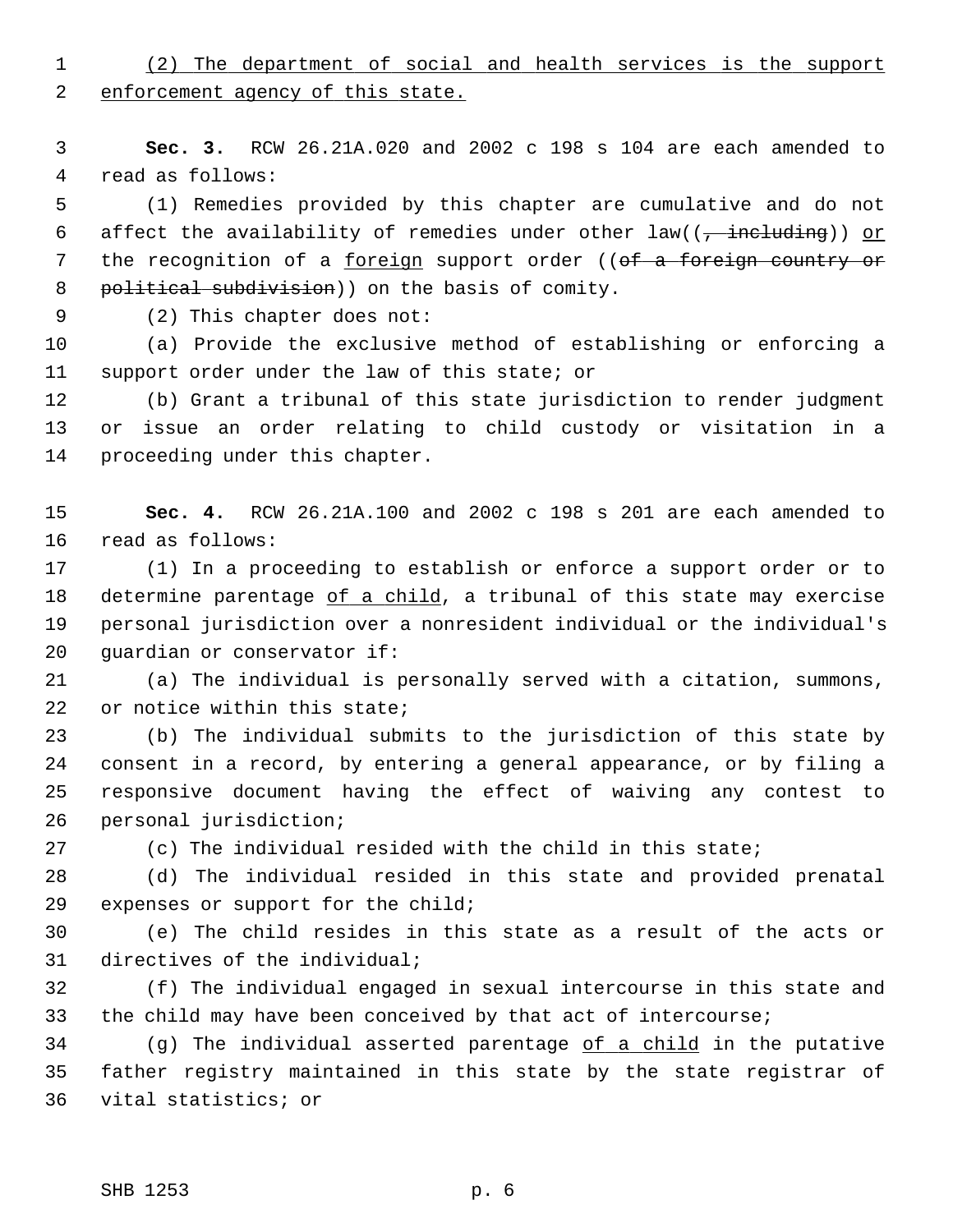1 (h) There is any other basis consistent with the constitutions of 2 this state and the United States for the exercise of personal 3 jurisdiction.

 4 (2) The bases of personal jurisdiction set forth in subsection (1) 5 of this section or in any other law of this state may not be used to 6 acquire personal jurisdiction for a tribunal of  $((the)$ ) this state to 7 modify a child support order of another state unless the requirements 8 of RCW 26.21A.550 ((or 26.21A.570)) are met, or, in the case of a 9 foreign support order, unless the requirements of RCW 26.21A.570 are 10 met.

11 (((3) Personal jurisdiction acquired under subsection (1) of this 12 section continues so long as the tribunal of this state that acquired 13 personal jurisdiction has continuing, exclusive jurisdiction to enforce 14 or modify its order.))

15 **Sec. 5.** RCW 26.21A.110 and 2002 c 198 s 203 are each amended to 16 read as follows:

17 Under this chapter, a tribunal of this state may serve as an 18 initiating tribunal to forward proceedings to a tribunal of another 19 state and as a responding tribunal for proceedings initiated in another 20 state or a foreign country.

21 **Sec. 6.** RCW 26.21A.115 and 2002 c 198 s 204 are each amended to 22 read as follows:

23 (1) A tribunal of this state may exercise jurisdiction to establish 24 a support order if the petition or comparable pleading is filed after 25 a ((petition or comparable)) pleading is filed in another state or a 26 foreign country only if:

27 (a) The petition or comparable pleading in this state is filed 28 before the expiration of the time allowed in the other state or the 29 foreign country for filing a responsive pleading challenging the 30 exercise of jurisdiction by the other state or the foreign country;

31 (b) The contesting party timely challenges the exercise of 32 jurisdiction in the other state or the foreign country; and

33 (c) If relevant, this state is the home state of the child.

34 (2) A tribunal of this state may not exercise jurisdiction to 35 establish a support order if the petition or comparable pleading is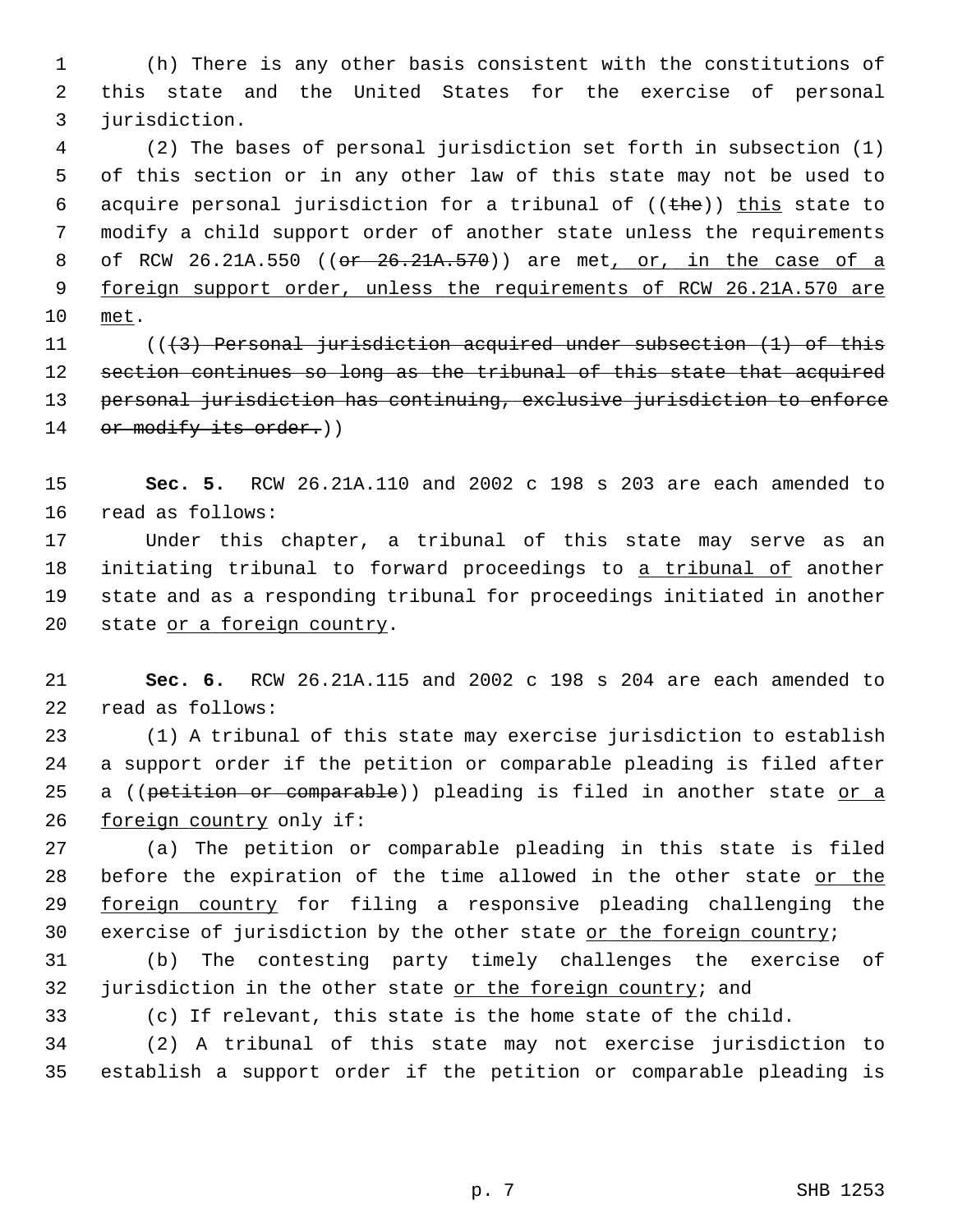1 filed before a petition or comparable pleading is filed in another 2 state or a foreign country if:

 3 (a) The petition or comparable pleading in the other state or 4 foreign country is filed before the expiration of the time allowed in 5 this state for filing a responsive pleading challenging the exercise of 6 jurisdiction by this state;

 7 (b) The contesting party timely challenges the exercise of 8 jurisdiction in this state; and

 9 (c) If relevant, the other state or foreign country is the home 10 state of the child.

11 **Sec. 7.** RCW 26.21A.125 and 2002 c 198 s 206 are each amended to 12 read as follows:

13 (1) A tribunal of this state that has issued a child support order 14 consistent with the law of this state may serve as an initiating 15 tribunal to request a tribunal of another state to enforce:

16 (a) The order if the order is the controlling order and has not 17 been modified by a tribunal of another state that assumed jurisdiction 18 pursuant to the uniform interstate family support act; or

19 (b) A money judgment for arrears of support and interest on the 20 order accrued before a determination that an order of a tribunal of 21  $((other))$  another state is the controlling order.

22 (2) A tribunal of this state having continuing jurisdiction over a 23 support order may act as a responding tribunal to enforce the order.

24 **Sec. 8.** RCW 26.21A.130 and 2002 c 198 s 207 are each amended to 25 read as follows:

26 (1) If a proceeding is brought under this chapter and only one 27 tribunal has issued a child support order, the order of that tribunal 28 controls and must be so recognized.

29 (2) If a proceeding is brought under this chapter, and two or more 30 child support orders have been issued by tribunals of this state, or 31 another state, or a foreign country with regard to the same obligor and 32 same child, a tribunal of this state having personal jurisdiction over 33 both the obligor and individual obligee shall apply the following rules 34 and by order shall determine which order controls and must be 35 recognized: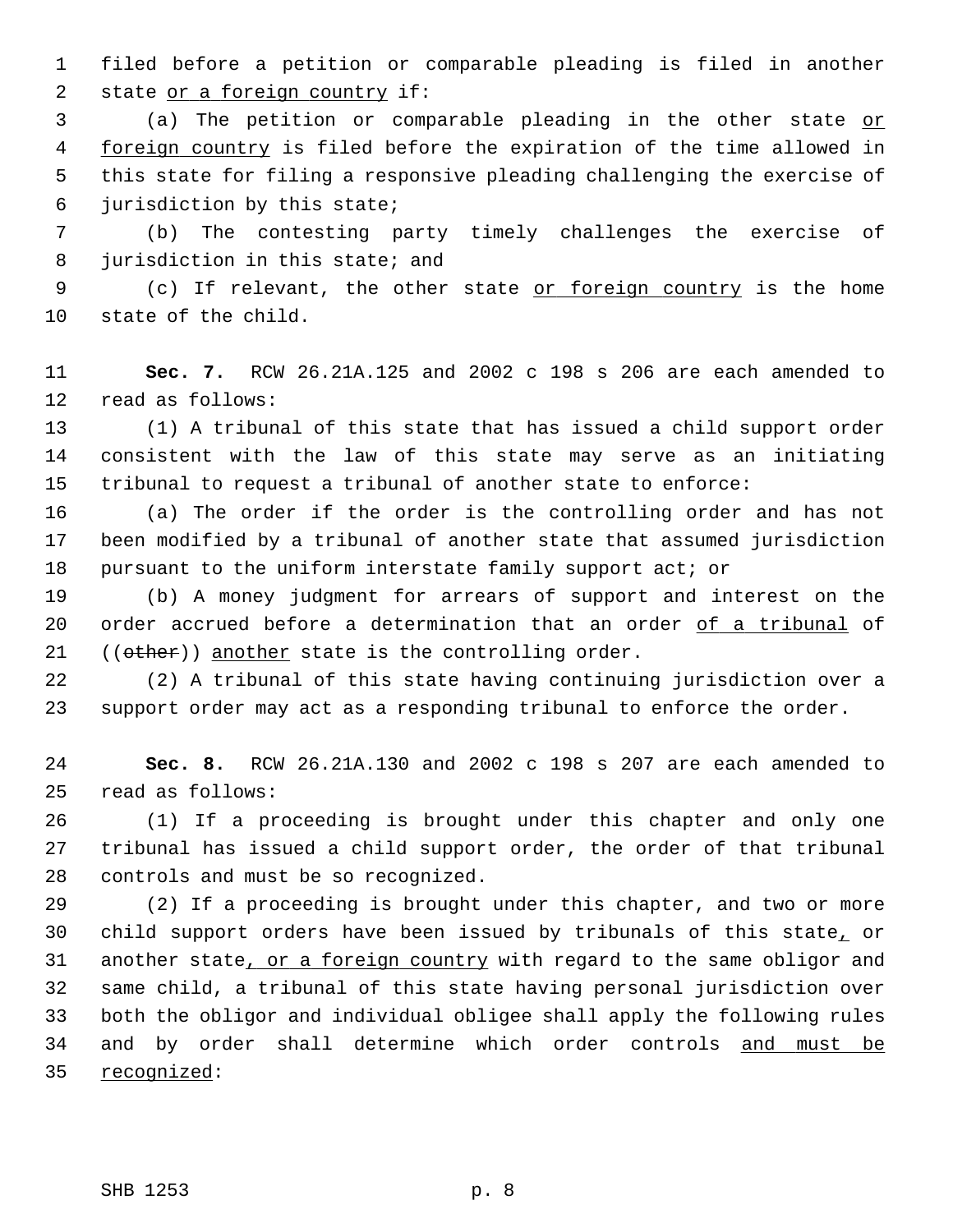1 (a) If only one of the tribunals would have continuing, exclusive 2 jurisdiction under this chapter, the order of that tribunal controls 3 ((and must be so recognized)).

 4 (b) If more than one of the tribunals would have continuing, 5 exclusive jurisdiction under this chapter( $(\frac{\tau}{l})$ ):

 6 (i) An order issued by a tribunal in the current home state of the 7 child controls((<del>. However,</del>)); or

 8 (ii) If an order has not been issued in the current home state of 9 the child, the order most recently issued controls.

10 (c) If none of the tribunals would have continuing, exclusive 11 jurisdiction under this chapter, the tribunal of this state shall issue 12 a child support order, which controls.

13 (3) If two or more child support orders have been issued for the 14 same obligor and same child, upon request of a party who is an 15 individual or that is a support enforcement agency, a tribunal of this 16 state having personal jurisdiction over both the obligor and the 17 obligee who is an individual shall determine which order controls under 18 subsection (2) of this section. The request may be filed with a 19 registration for enforcement or registration for modification pursuant 20 to Article 6 of this chapter, or may be filed as a separate proceeding.

21 (4) A request to determine which is the controlling order must be 22 accompanied by a copy of every child support order in effect and the 23 applicable record of payments. The requesting party shall give notice 24 of the request to each party whose rights may be affected by the 25 determination.

26 (5) The tribunal that issued the controlling order under subsection 27 (1), (2), or (3) of this section has continuing jurisdiction to the 28 extent provided in RCW 26.21A.120 or 26.21A.125.

29 (6) A tribunal of this state that determines by order which is the 30 controlling order under subsection (2)(a) or (b) or (3) of this section 31 or that issues a new controlling order under subsection (2)(c) of this 32 section shall state in that order:

33 (a) The basis upon which the tribunal made its determination;

34 (b) The amount of prospective support, if any; and

35 (c) The total amount of consolidated arrears and accrued interest, 36 if any, under all of the orders after all payments made are credited as 37 provided by RCW 26.21A.140.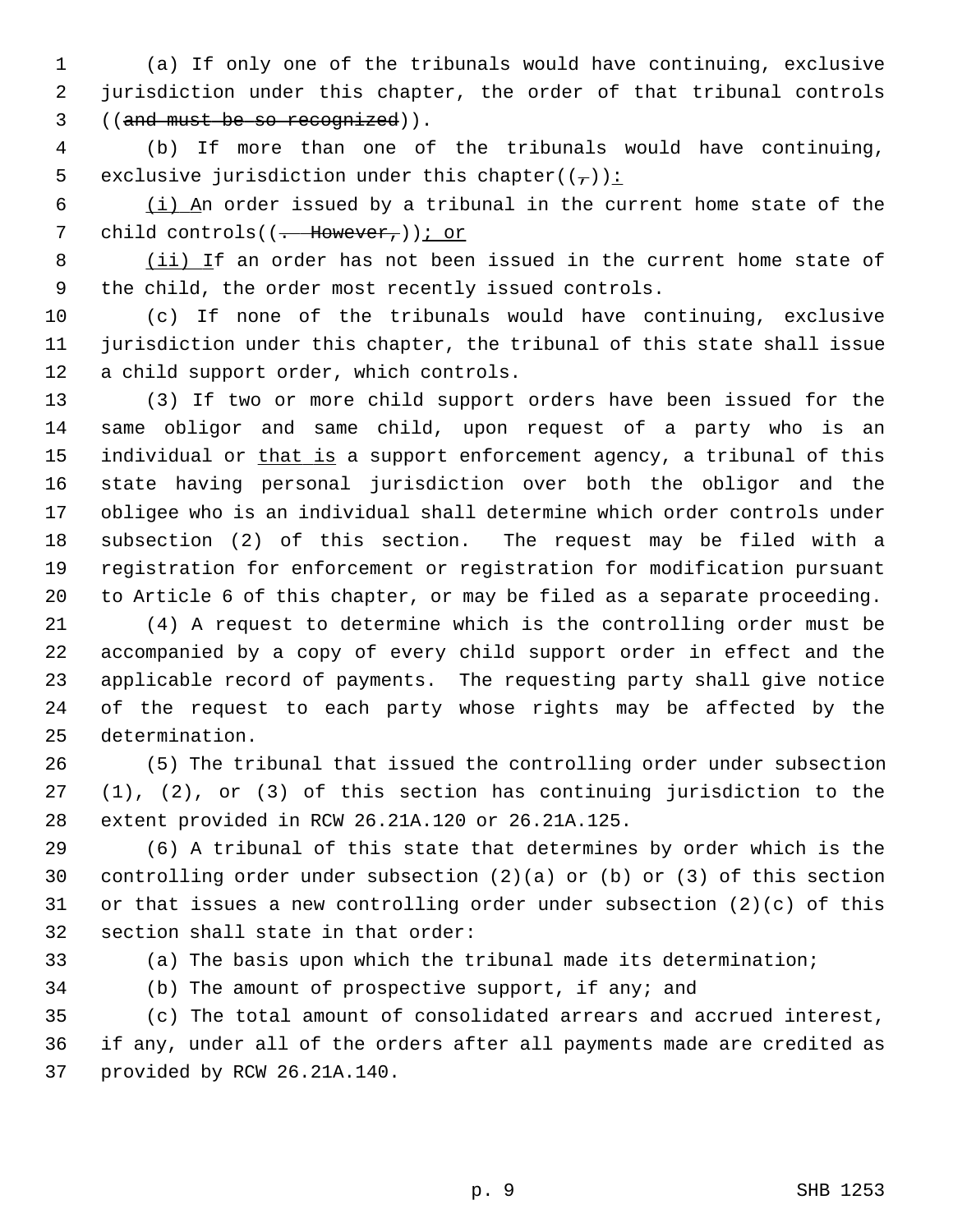1 (7) Within thirty days after issuance of an order determining which 2 is the controlling order, the party obtaining the order shall file a 3 certified copy of it in each tribunal that issued or registered an 4 earlier order of child support. A party or support enforcement agency 5 obtaining the order that fails to file a certified copy is subject to 6 appropriate sanctions by a tribunal in which the issue of failure to 7 file arises. The failure to file does not affect the validity or 8 enforceability of the controlling order.

 9 (8) An order that has been determined to be the controlling order, 10 or a judgment for consolidated arrears of support and interest, if any, 11 made pursuant to this section must be recognized in proceedings under 12 this chapter.

13 **Sec. 9.** RCW 26.21A.135 and 2002 c 198 s 208 are each amended to 14 read as follows:

15 In responding to registrations or petitions for enforcement of two 16 or more child support orders in effect at the same time with regard to 17 the same obligor and different individual obligees, at least one of 18 which was issued by a tribunal of another state or a foreign country, 19 a tribunal of this state shall enforce those orders in the same manner 20 as if the orders had been issued by a tribunal of this state.

21 **Sec. 10.** RCW 26.21A.140 and 2002 c 198 s 209 are each amended to 22 read as follows:

23 A tribunal of this state shall credit amounts collected for a 24 particular period pursuant to any child support order against the 25 amounts owed for the same period under any other child support order 26 for support of the same child issued by a tribunal of this  $((e\rightarrow e))$ 27 state, another state, or a foreign country.

28 **Sec. 11.** RCW 26.21A.150 and 2002 c 198 s 211 are each amended to 29 read as follows:

30 (1) A tribunal of this state issuing a spousal support order 31 consistent with the law of this state has continuing, exclusive 32 jurisdiction to modify the spousal support order throughout the 33 existence of the support obligation.

34 (2) A tribunal of this state may not modify a spousal support order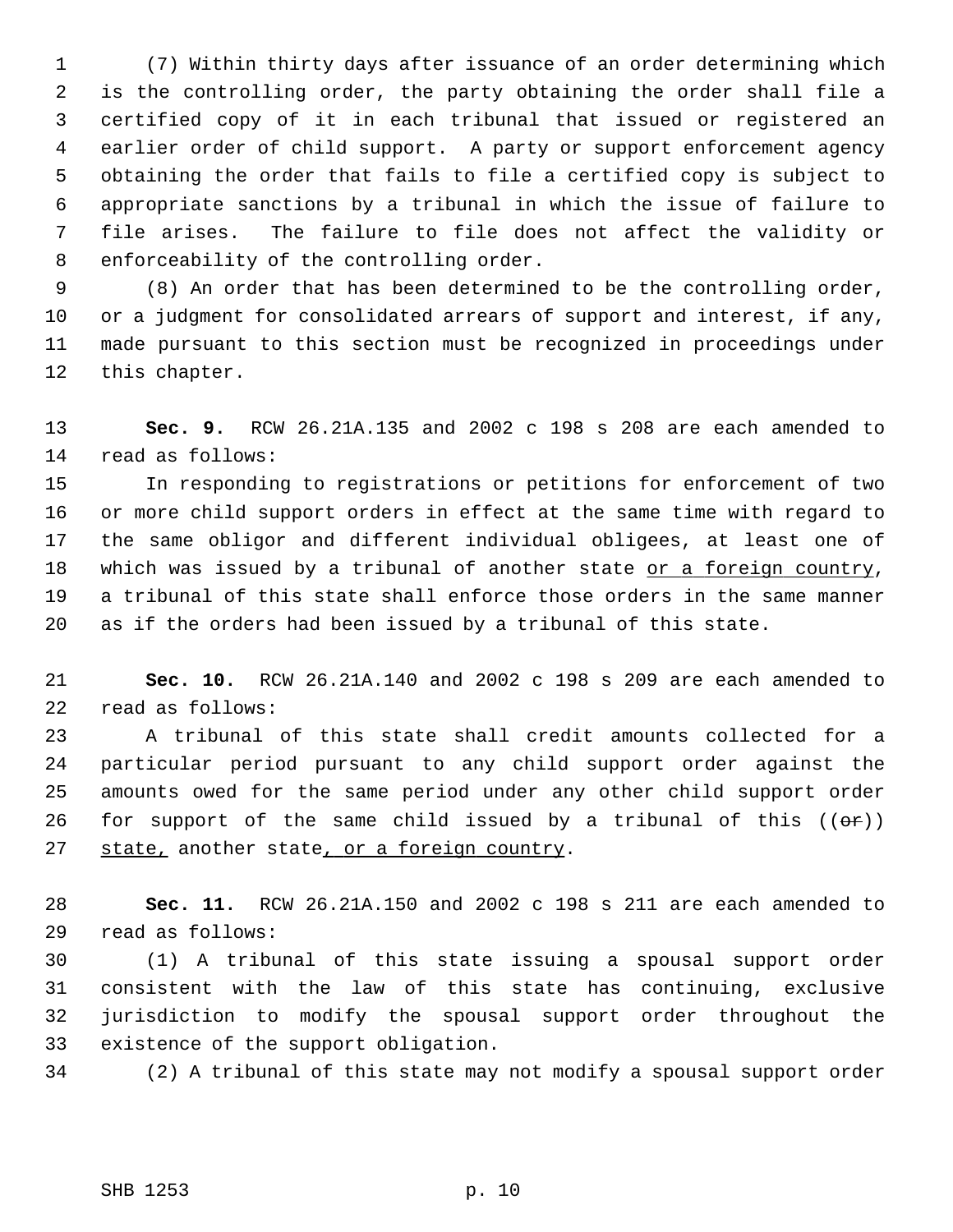1 issued by a tribunal of another state or a foreign country having 2 continuing, exclusive jurisdiction over that order under the law of 3 that state or foreign country.

 4 (3) A tribunal of this state that has continuing, exclusive 5 jurisdiction over a spousal support order may serve as:

 6 (a) An initiating tribunal to request a tribunal of another state 7 to enforce the spousal support order issued in this state; or

 8 (b) A responding tribunal to enforce or modify its own spousal 9 support order.

10 **Sec. 12.** RCW 26.21A.200 and 2002 c 198 s 301 are each amended to 11 read as follows:

12 (1) Except as otherwise provided in this chapter, this article 13 applies to all proceedings under this chapter.

14 (2) An individual petitioner or a support enforcement agency may 15 initiate a proceeding authorized under this chapter by filing a 16 petition in an initiating tribunal for forwarding to a responding 17 tribunal or by filing a petition or a comparable pleading directly in 18 a tribunal of another state or a foreign country which has or can 19 obtain personal jurisdiction over the respondent.

20 **Sec. 13.** RCW 26.21A.215 and 2002 c 198 s 304 are each amended to 21 read as follows:

22 (1) Upon the filing of a petition authorized by this chapter, an 23 initiating tribunal of this state shall forward the petition and its 24 accompanying documents:

25 (a) To the responding tribunal or appropriate support enforcement 26 agency in the responding state; or

27 (b) If the identity of the responding tribunal is unknown, to the 28 state information agency of the responding state with a request that 29 they be forwarded to the appropriate tribunal and that receipt be 30 acknowledged.

31 (2) If requested by the responding tribunal, a tribunal of this 32 state shall issue a certificate or other document and make findings 33 required by the law of the responding state. If the responding 34 ((state)) tribunal is in a foreign country ((or political 35 subdivision)), upon request the tribunal of this state shall specify 36 the amount of support sought, convert that amount into the equivalent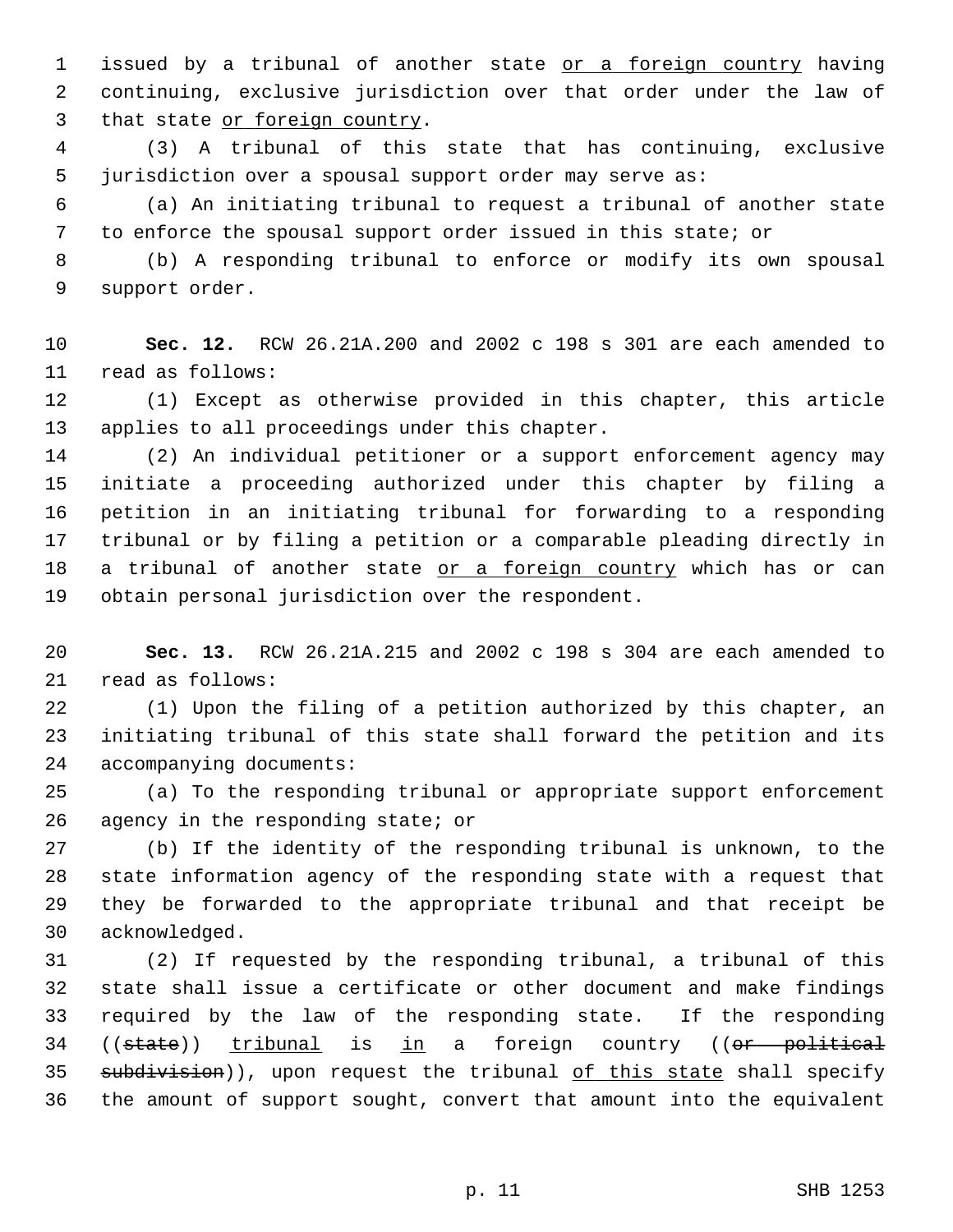1 amount in the foreign currency under applicable official or market 2 exchange rate( $(\pm)$ ) as publicly reported, and provide any other 3 documents necessary to satisfy the requirements of the responding 4 ((state)) foreign tribunal.

 5 **Sec. 14.** RCW 26.21A.220 and 2002 c 198 s 305 are each amended to 6 read as follows:

 7 (1) When a responding tribunal of this state receives a petition or 8 comparable pleading from an initiating tribunal or directly pursuant to 9 RCW 26.21A.200(2), it shall cause the petition or pleading to be filed 10 and notify the petitioner where and when it was filed.

11 (2) A responding tribunal of this state, to the extent not 12 prohibited by other law, may do one or more of the following:

13 (a) ((<del>Issue</del>)) Establish or enforce a support order, modify a child 14 support order, determine the controlling child support order, or 15 determine parentage of a child;

16 (b) Order an obligor to comply with a support order, specifying the 17 amount and the manner of compliance;

18 (c) Order income withholding;

19 (d) Determine the amount of any arrearages, and specify a method of 20 payment;

21 (e) Enforce orders by civil or criminal contempt, or both;

22 (f) Set aside property for satisfaction of the support order;

23 (g) Place liens and order execution on the obligor's property;

24 (h) Order an obligor to keep the tribunal informed of the obligor's 25 current residential address, electronic mail address, telephone number, 26 employer, address of employment, and telephone number at the place of 27 employment;

28 (i) Issue a bench warrant ((or writ of arrest)) for an obligor who 29 has failed after proper notice to appear at a hearing ordered by the 30 tribunal and enter the bench warrant ((or writ of arrest)) in any local 31 and state computer systems for criminal warrants;

32 (j) Order the obligor to seek appropriate employment by specified 33 methods;

34 (k) Award reasonable attorneys' fees and other fees and costs; and

35 (l) Grant any other available remedy.

36 (3) A responding tribunal of this state shall include in a support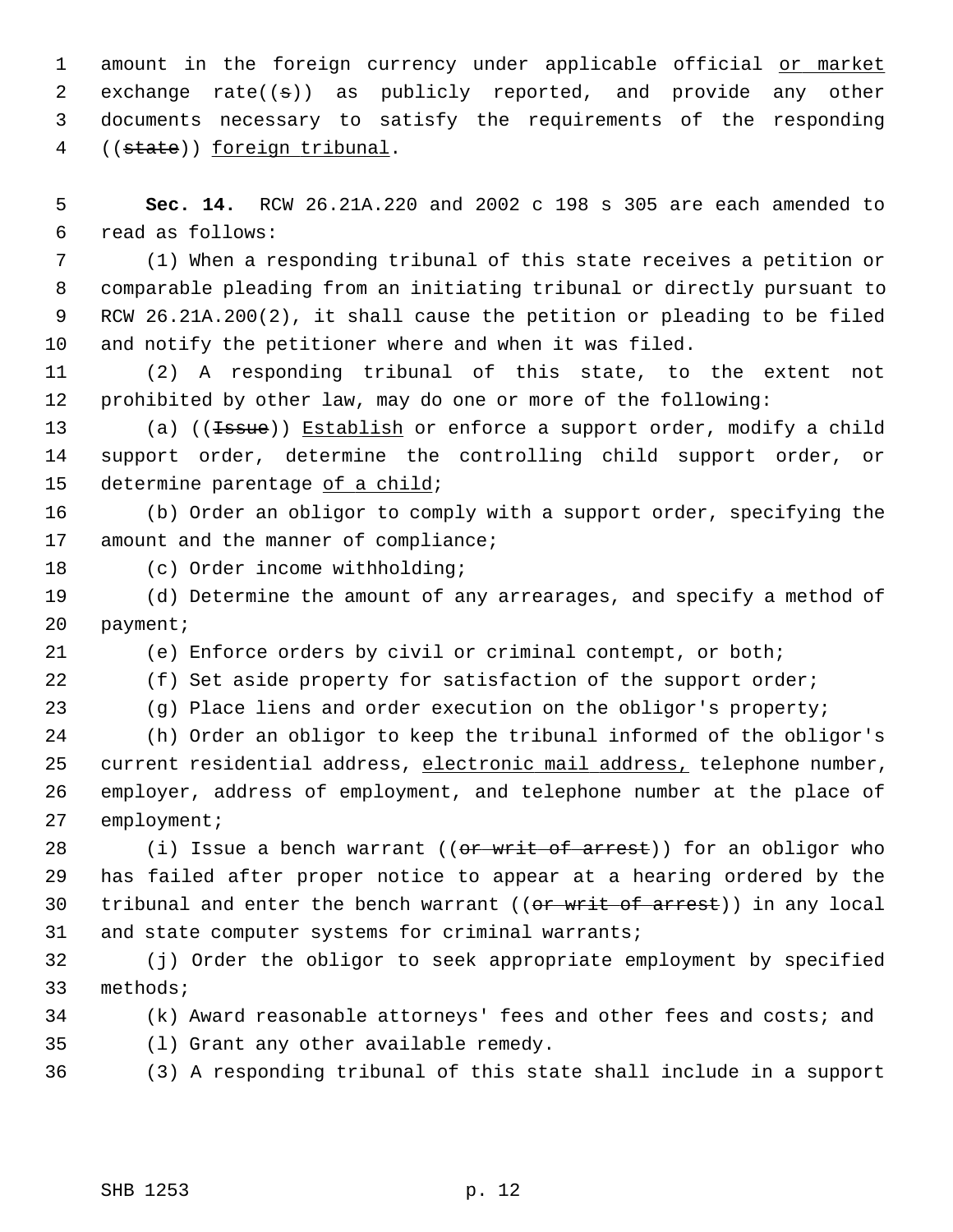1 order issued under this chapter, or in the documents accompanying the 2 order, the calculations on which the support order is based.

 3 (4) A responding tribunal of this state may not condition the 4 payment of a support order issued under this chapter upon compliance by 5 a party with provisions for visitation.

 6 (5) If a responding tribunal of this state issues an order under 7 this chapter, the tribunal shall send a copy of the order to the 8 petitioner and the respondent and to the initiating tribunal, if any.

 9 (6) If requested to enforce a support order, arrears, or judgment 10 or modify a support order stated in a foreign currency, a responding 11 tribunal of this state shall convert the amount stated in the foreign 12 currency to the equivalent amount in dollars under the applicable 13 official or market exchange rate( $(\sigma)$ ) as publicly reported.

14 **Sec. 15.** RCW 26.21A.225 and 2002 c 198 s 306 are each amended to 15 read as follows:

16 If a petition or comparable pleading is received by an 17 inappropriate tribunal of this state, the tribunal shall forward the 18 pleading and accompanying documents to an appropriate tribunal  $((\frac{1}{1n}))$ 19 of this state or another state and notify the petitioner where and when 20 the pleading was sent.

21 **Sec. 16.** RCW 26.21A.230 and 2002 c 198 s 307 are each amended to 22 read as follows:

23 (1) A support enforcement agency of this state, upon request, shall 24 provide services to a petitioner in a proceeding under this chapter.

25 (2) A support enforcement agency of this state that is providing 26 services to the petitioner shall:

27 (a) Take all steps necessary to enable an appropriate tribunal 28 (( $\pm$ n)) of this state ( $(\sigma$ r)), another state, or a foreign country to 29 obtain jurisdiction over the respondent;

30 (b) Request an appropriate tribunal to set a date, time, and place 31 for a hearing;

32 (c) Make a reasonable effort to obtain all relevant information, 33 including information as to income and property of the parties;

34 (d) Within two days, exclusive of Saturdays, Sundays, and legal 35 holidays, after receipt of a written notice in a record from an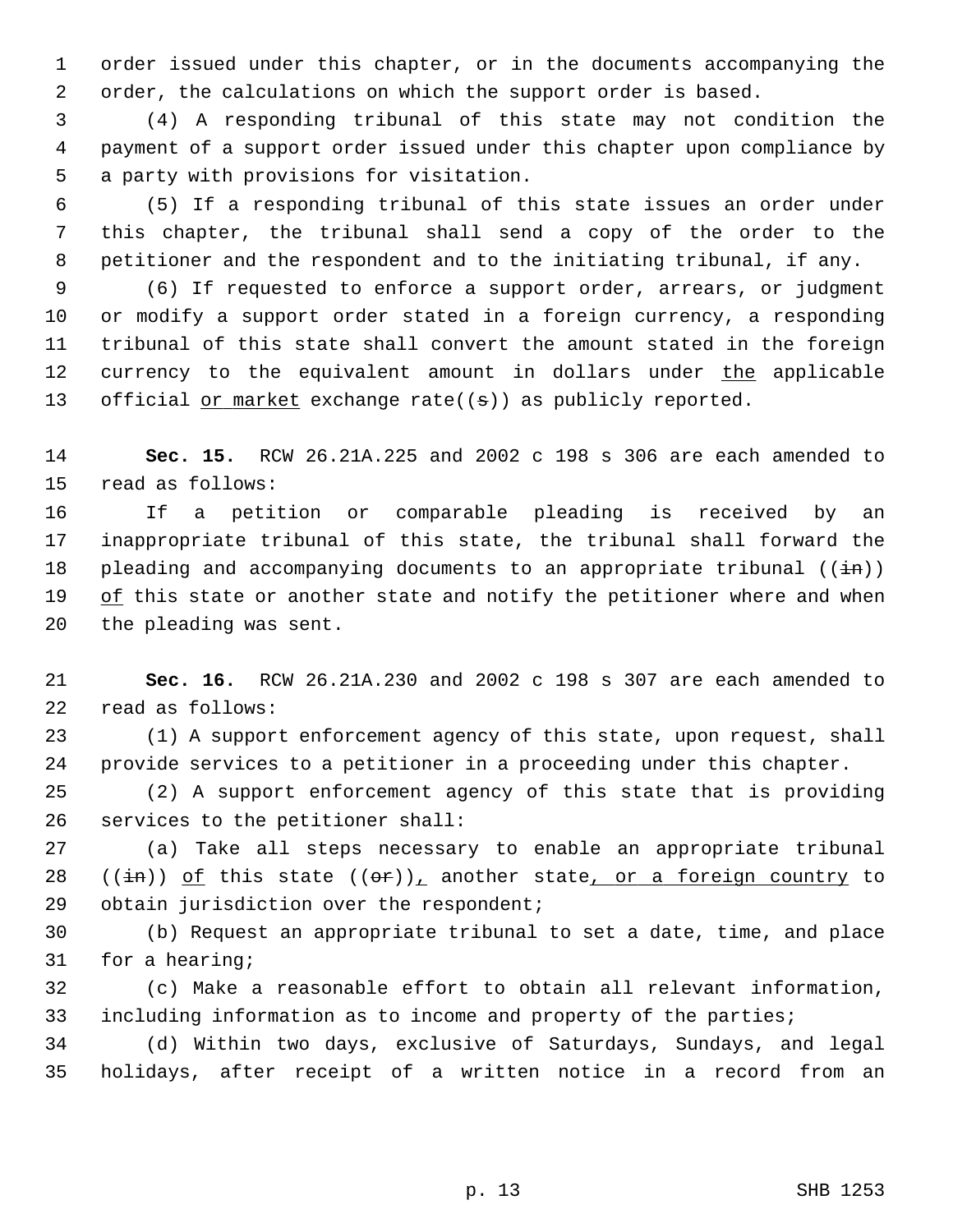1 initiating, responding, or registering tribunal, send a copy of the 2 notice to the petitioner;

 3 (e) Within two days, exclusive of Saturdays, Sundays, and legal 4 holidays, after receipt of a written communication in a record from the 5 respondent or the respondent's attorney, send a copy of the 6 communication to the petitioner; and

 7 (f) Notify the petitioner if jurisdiction over the respondent 8 cannot be obtained.

 9 (3) A support enforcement agency of this state that requests 10 registration of a child support order in this state for enforcement or 11 for modification shall make reasonable efforts:

12 (a) To ensure that the order to be registered is the controlling 13 order; or

14 (b) If two or more child support orders exist and the identity of 15 the controlling order has not been determined, to ensure that a request 16 for such a determination is made in a tribunal having jurisdiction to 17 do so.

18 (4) A support enforcement agency of this state that requests 19 registration and enforcement of a support order, arrears, or judgment 20 stated in a foreign currency shall convert the amounts stated in the 21 foreign currency into the equivalent amounts in dollars under the 22 applicable official or market exchange rate( $(\pm)$ ) as publicly reported.

23 (5) A support enforcement agency of this state shall issue or 24 request a tribunal of this state to issue a child support order and an 25 income-withholding order that redirect payment of current support, 26 arrears, and interest if requested to do so by a support enforcement 27 agency of another state pursuant to RCW 26.21A.290.

28 (6) This chapter does not create or negate a relationship of 29 attorney and client or other fiduciary relationship between a support 30 enforcement agency or the attorney for the agency and the individual 31 being assisted by the agency.

32 **Sec. 17.** RCW 26.21A.235 and 2002 c 198 s 308 are each amended to 33 read as follows:

34 (1) If the appropriate state official or agency determines that the 35 support enforcement agency is neglecting or refusing to provide 36 services to an individual, the state official or agency may order the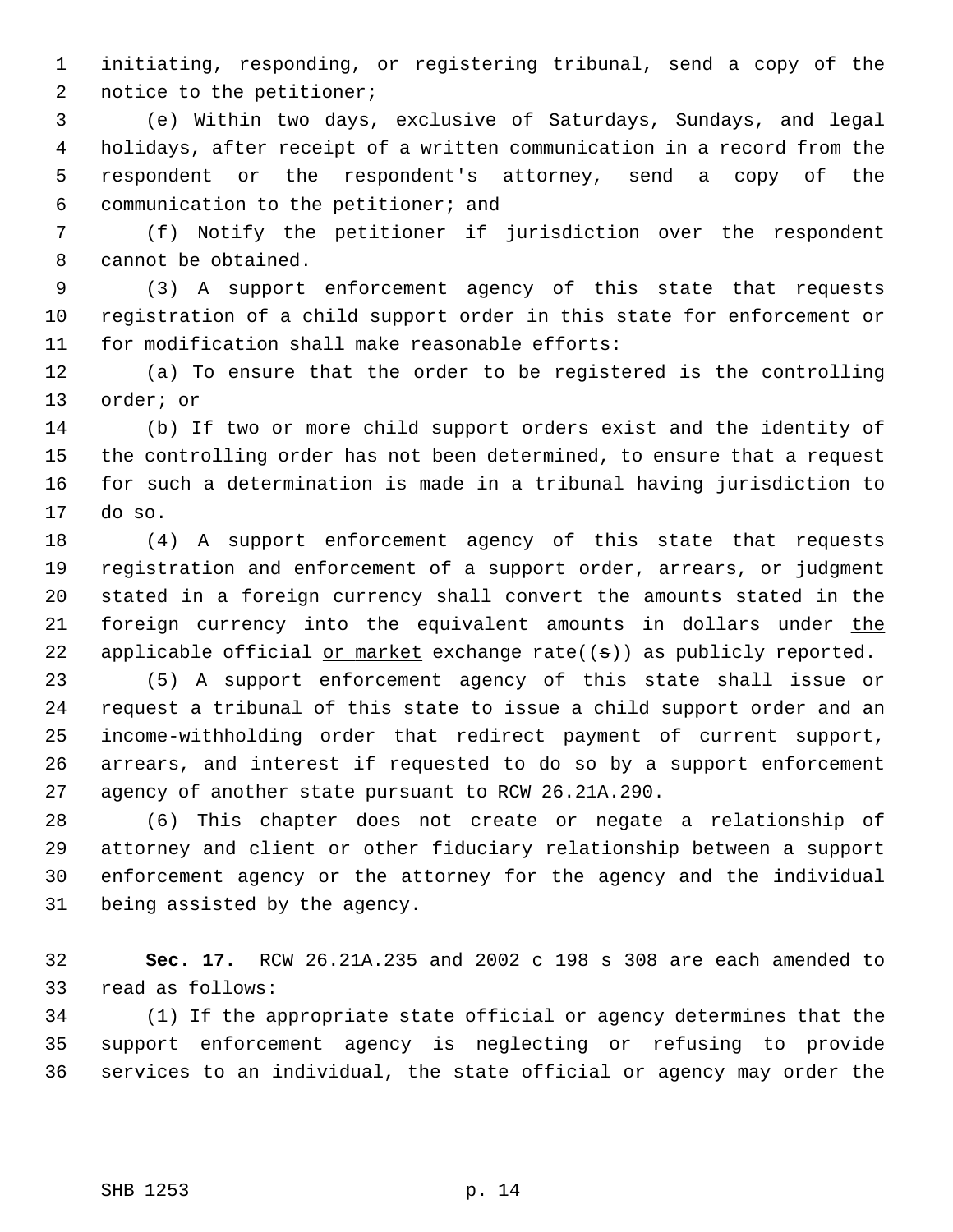1 agency to perform its duties under this chapter or may provide those 2 services directly to the individual.

 3 (2) The appropriate state official or agency may determine that a 4 foreign country ((or political subdivision)) has established a 5 reciprocal arrangement for child support with this state and take 6 appropriate action for notification of the determination.

 7 **Sec. 18.** RCW 26.21A.245 and 2002 c 198 s 310 are each amended to 8 read as follows:

 9 (1) The Washington state support registry under chapter 26.23 RCW 10 is the state information agency under this chapter.

11 (2) The state information agency shall:

12 (a) Compile and maintain a current list, including addresses, of 13 the tribunals in this state (( $that)$ ) which have jurisdiction under this 14 chapter and any support enforcement agencies in this state and transmit 15 a copy to the state information agency of every other state;

16 (b) Maintain a register of names and addresses of tribunals and 17 support enforcement agencies received from other states;

18 (c) Forward to the appropriate tribunal in the county in this state 19 in which the obligee who is an individual or the obligor resides, or in 20 which the obligor's property is believed to be located, all documents 21 concerning a proceeding under this chapter received from ((an 22 initiating tribunal or the state information agency of the initiating)) 23 another state or a foreign country; and

24 (d) Obtain information concerning the location of the obligor and 25 the obligor's property within this state not exempt from execution, by 26 such means as postal verification and federal or state locator 27 services, examination of telephone directories, requests for the 28 obligor's address from employers, and examination of governmental 29 records, including, to the extent not prohibited by other law, those 30 relating to real property, vital statistics, law enforcement, taxation, 31 motor vehicles, driver's licenses, and social security.

32 **Sec. 19.** RCW 26.21A.250 and 2002 c 198 s 311 are each amended to 33 read as follows:

34 (1) In a proceeding under this chapter, a petitioner seeking to 35 establish a support order, to determine parentage of a child, or to 36 register and modify a support order of a tribunal of another state or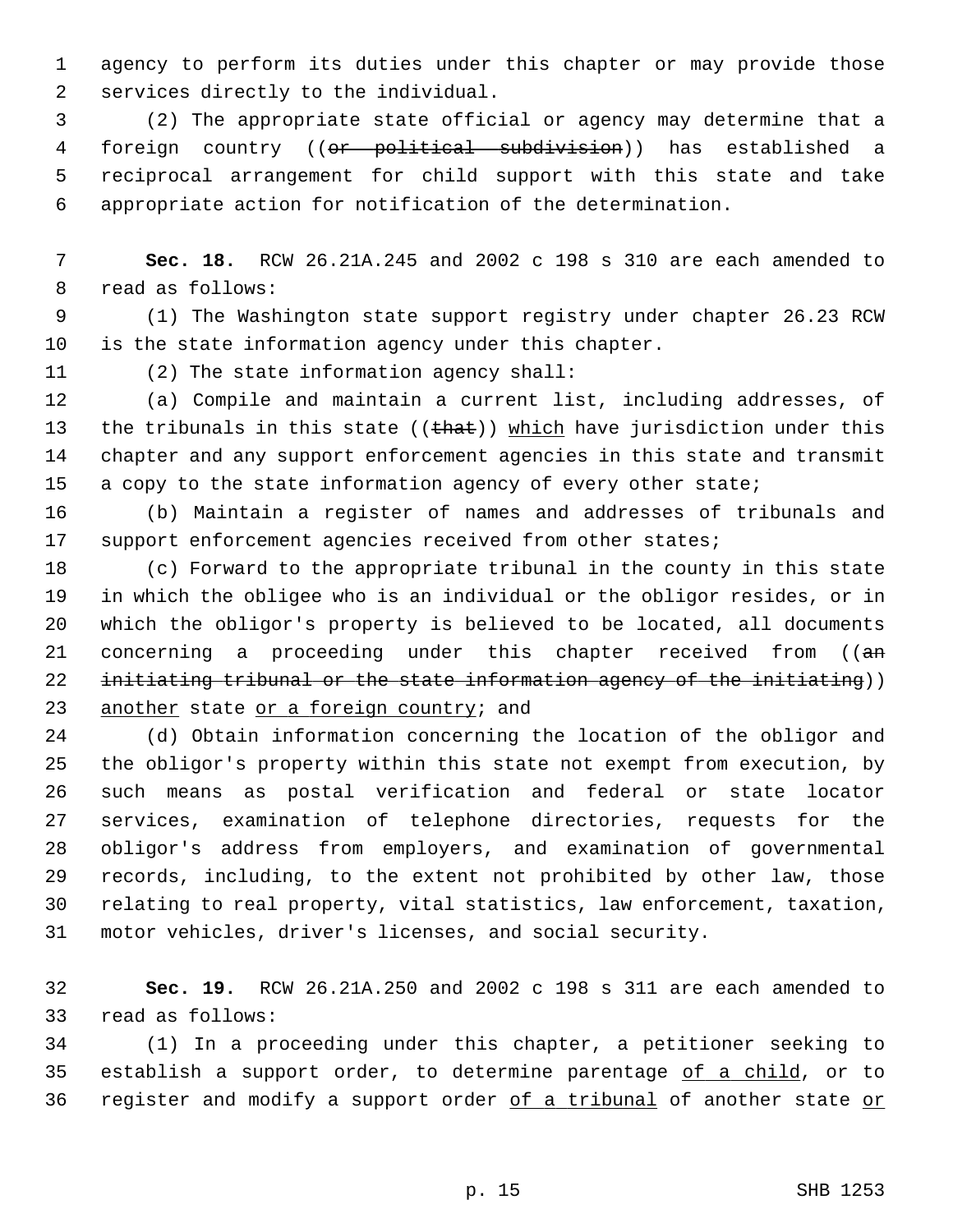1 a foreign country must file a petition. Unless otherwise ordered under 2 RCW 26.21A.255, the petition or accompanying documents must provide, so 3 far as known, the name, residential address, and social security 4 numbers of the obligor and the obligee or the parent and alleged 5 parent, and the name, sex, residential address, social security number, 6 and date of birth of each child for whose benefit support is sought or 7 whose parentage is to be determined. Unless filed at the time of 8 registration, the petition must be accompanied by a copy of any support 9 order known to have been issued by another tribunal. The petition may 10 include any other information that may assist in locating or 11 identifying the respondent.

12 (2) The petition must specify the relief sought. The petition and 13 accompanying documents must conform substantially with the requirements 14 imposed by the forms mandated by federal law for use in cases filed by 15 a support enforcement agency.

 $((3)$  A petitioner seeking to establish or modify a support order 17 or to determine parentage in a proceeding under this chapter shall file a properly completed confidential information form or equivalent as described in RCW 26.23.050 to satisfy the requirements of subsection  $(1)$  of this section. A completed confidential information form shall be deemed an "accompanying document" under subsection (1) of this section.)

23 **Sec. 20.** RCW 26.21A.260 and 2002 c 198 s 313 are each amended to 24 read as follows:

25 (1) The petitioner may not be required to pay a filing fee or other 26 costs.

27 (2) If an obligee prevails, a responding tribunal of this state may 28 assess against an obligor filing fees, reasonable attorneys' fees, 29 other costs, and necessary travel and other reasonable expenses 30 incurred by the obligee and the obligee's witnesses. The tribunal may 31 not assess fees, costs, or expenses against the obligee or the support 32 enforcement agency of either the initiating or  $((the))$  responding state 33 or foreign country, except as provided by other law. Attorneys' fees 34 may be taxed as costs, and may be ordered paid directly to the 35 attorney, who may enforce the order in the attorney's own name. 36 Payment of support owed to the obligee has priority over fees, costs, 37 and expenses.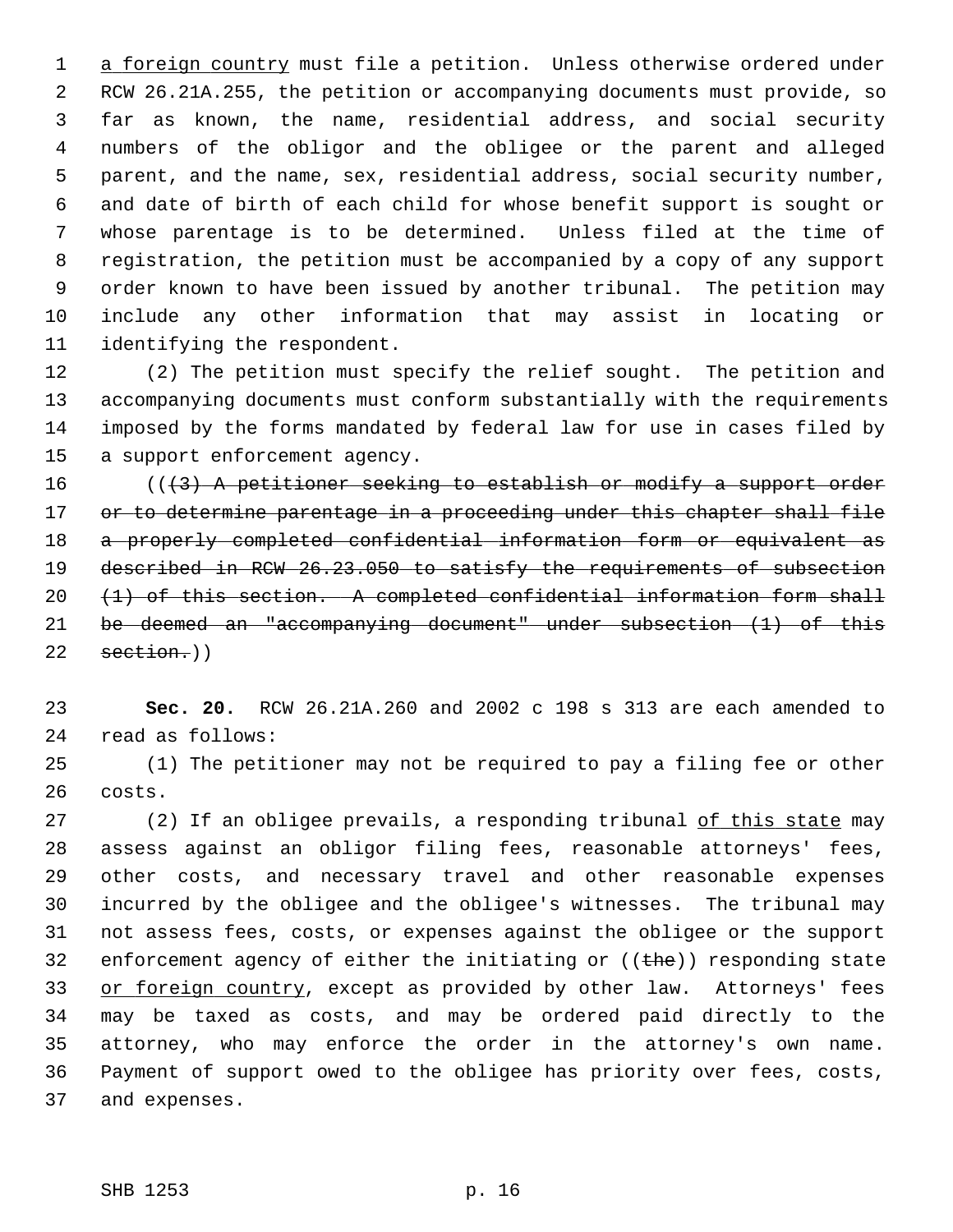1 (3) The tribunal shall order the payment of costs and reasonable 2 attorneys' fees if it determines that a hearing was requested primarily 3 for delay. In a proceeding under Article 6 of this chapter, a hearing 4 is presumed to have been requested primarily for delay if a registered 5 support order is confirmed or enforced without change.

 6 **Sec. 21.** RCW 26.21A.275 and 2002 c 198 s 316 are each amended to 7 read as follows:

 8 (1) The physical presence of a nonresident party who is an 9 individual in a tribunal of this state is not required for the 10 establishment, enforcement, or modification of a support order or the 11 rendition of a judgment determining parentage of a child.

12 (2) An affidavit, a document substantially complying with federally 13 mandated forms, or a document incorporated by reference in any of them, 14  $((that))$  which would not be excluded under the hearsay rule if given in 15 person, is admissible in evidence if given under penalty of perjury by 16 a party or witness residing ((in another)) outside this state.

17 (3) A copy of the record of child support payments certified as a 18 true copy of the original by the custodian of the record may be 19 forwarded to a responding tribunal. The copy is evidence of facts 20 asserted in it, and is admissible to show whether payments were made.

21 (4) Copies of bills for testing for parentage of a child, and for 22 prenatal and postnatal health care of the mother and child, furnished 23 to the adverse party at least ten days before trial, are admissible in 24 evidence to prove the amount of the charges billed and that the charges 25 were reasonable, necessary, and customary.

26 (5) Documentary evidence transmitted from ((another)) outside this 27 state to a tribunal of this state by telephone, telecopier, or other 28 electronic means that do not provide an original record may not be 29 excluded from evidence on an objection based on the means of 30 transmission.

31 (6) In a proceeding under this chapter, a tribunal of this state 32 shall permit a party or witness residing ((in another)) outside this 33 state to be deposed or to testify under penalty of perjury by 34 telephone, audiovisual means, or other electronic means at a designated 35 tribunal or other location  $((\frac{in}{{\text{that state}}}))$ . A tribunal of this state 36 shall cooperate with other tribunals ((of other states)) in designating 37 an appropriate location for the deposition or testimony.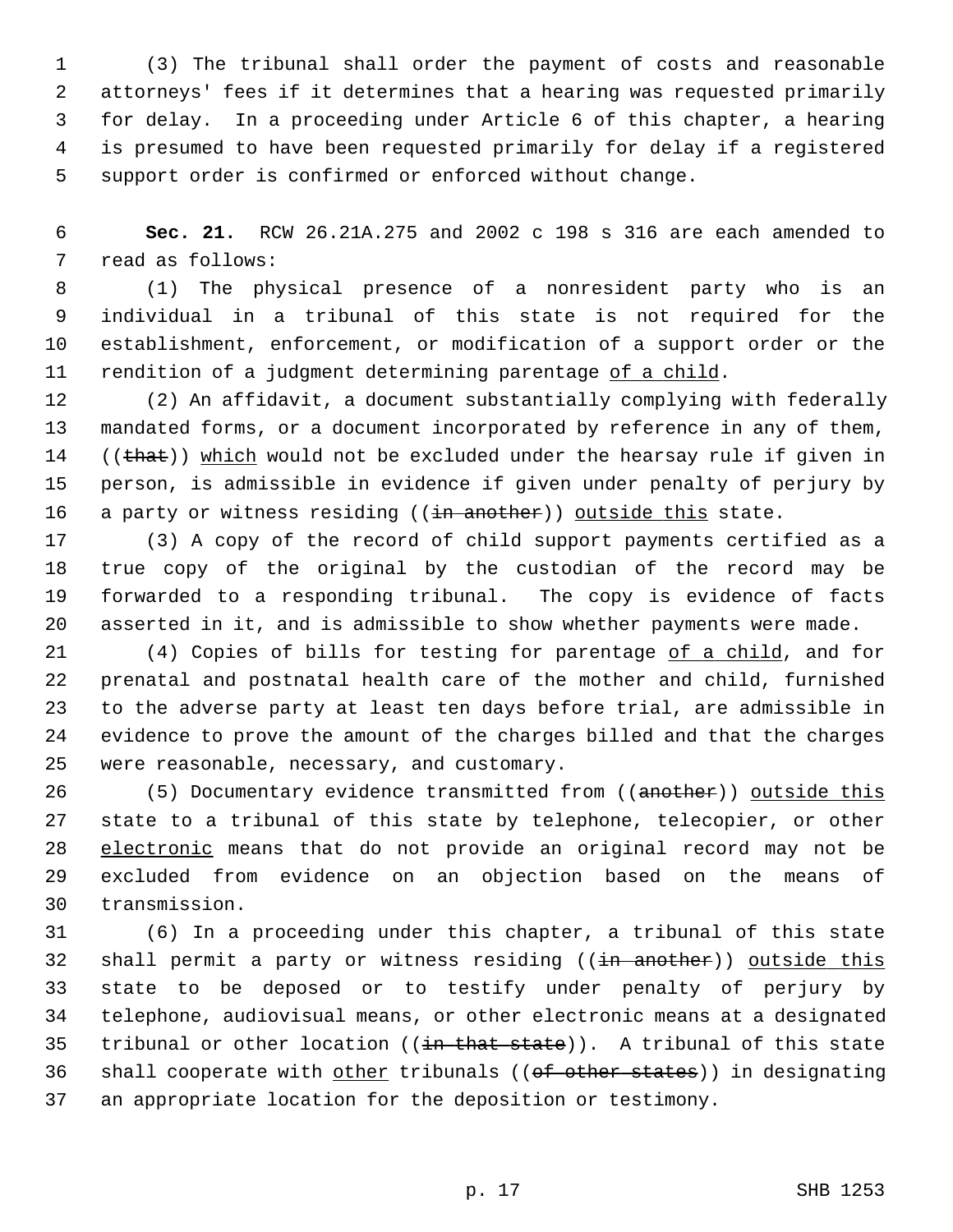1 (7) If a party called to testify at a civil hearing refuses to 2 answer on the ground that the testimony may be self-incriminating, the 3 trier of fact may draw an adverse inference from the refusal.

 4 (8) A privilege against disclosure of communications between 5 spouses does not apply in a proceeding under this chapter.

 6 (9) The defense of immunity based on the relationship of husband 7 and wife or parent and child does not apply in a proceeding under this 8 chapter.

 9 (10) A voluntary acknowledgment of paternity, certified as a true 10 copy, is admissible to establish parentage of the child.

11 **Sec. 22.** RCW 26.21A.280 and 2002 c 198 s 317 are each amended to 12 read as follows:

13 A tribunal of this state may communicate with a tribunal ((of 14 another)) outside this state ((or foreign country or political 15 subdivision)) in a record, or by telephone, electronic mail, or other 16 means, to obtain information concerning the laws, the legal effect of 17 a judgment, decree, or order of that tribunal, and the status of a 18 proceeding ((in the other state or foreign country or political 19 subdivision)). A tribunal of this state may furnish similar 20 information by similar means to a tribunal ((of another)) outside this 21 state ((or foreign country or political subdivision)).

22 **Sec. 23.** RCW 26.21A.285 and 2002 c 198 s 318 are each amended to 23 read as follows:

24 A tribunal of this state may:

25 (1) Request a tribunal ((of another)) outside this state to assist 26 in obtaining discovery; and

27 (2) Upon request, compel a person over ((whom)) which it has 28 jurisdiction to respond to a discovery order issued by a tribunal ( $\theta$ f 29 another)) outside this state.

30 **Sec. 24.** RCW 26.21A.290 and 2002 c 198 s 319 are each amended to 31 read as follows:

32 (1) A support enforcement agency or tribunal of this state shall 33 disburse promptly any amounts received pursuant to a support order, as 34 directed by the order. The agency or tribunal shall furnish to a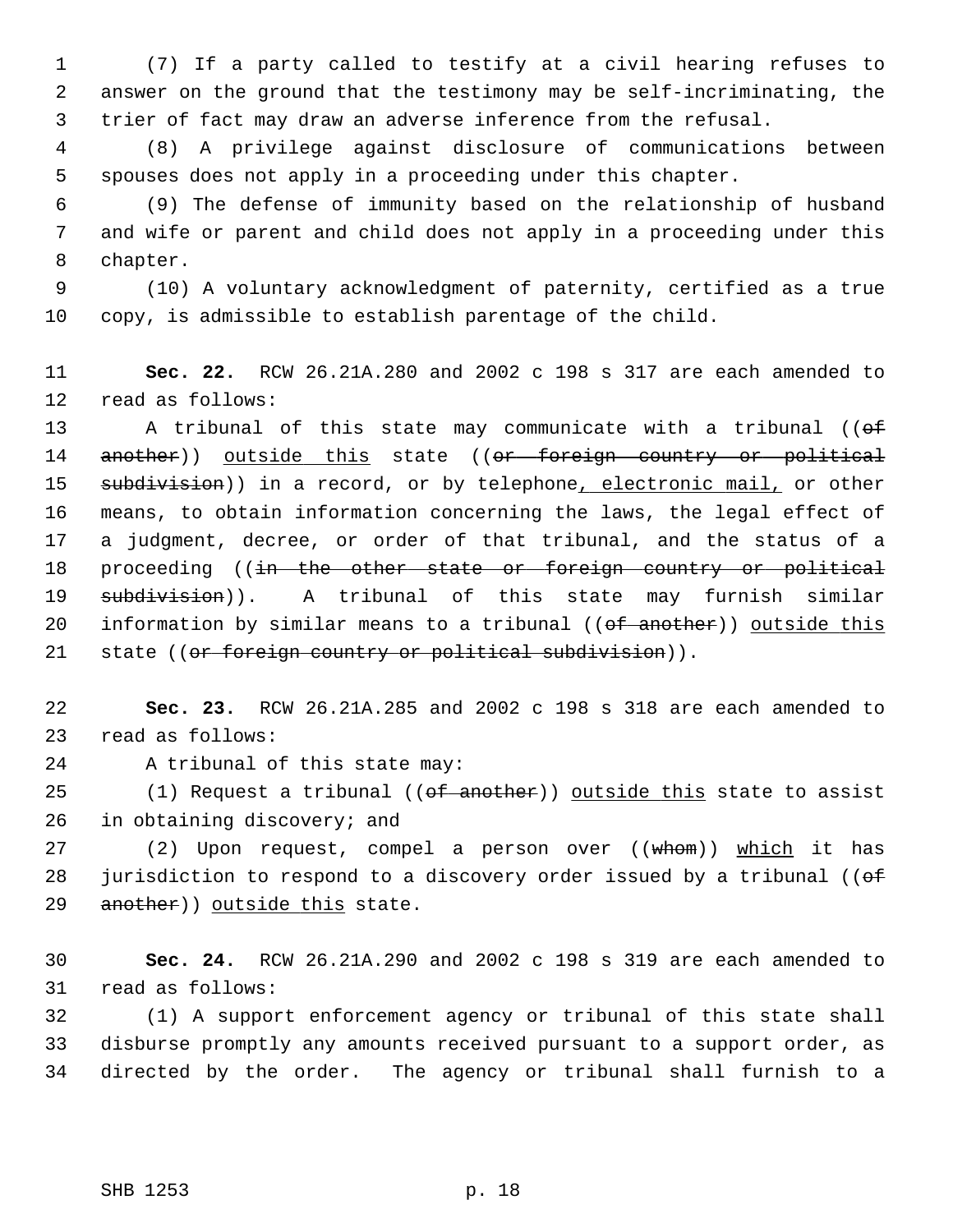1 requesting party or tribunal of another state or a foreign country a 2 certified statement by the custodian of the record of the amounts and 3 dates of all payments received.

 4 (2) If neither the obligor, nor the obligee who is an individual, 5 ( $(\Theta \hat{r})$ ) nor the child ( $(\Theta \hat{r})$ ) resides in this state, upon request 6 from the support enforcement agency of this state or another state, the 7 support enforcement agency of this state or a tribunal of this state 8 shall:

 9 (a) Direct that the support payment be made to the support 10 enforcement agency in the state in which the obligee is receiving 11 services; and

12 (b) Issue and send to the obligor's employer a conforming 13 income-withholding order or an administrative notice of change of 14 payee, reflecting the redirected payments.

15 (3) The support enforcement agency of this state receiving 16 redirected payments from another state pursuant to a law similar to 17 subsection (2) of this section shall furnish to a requesting party or 18 tribunal of the other state a certified statement by the custodian of 19 the record of the amount and dates of all payments received.

20 **Sec. 25.** RCW 26.21A.350 and 2002 c 198 s 401 are each amended to 21 read as follows:

22 (1) If a support order entitled to recognition under this chapter 23 has not been issued, a responding tribunal of this state with personal 24 jurisdiction over the parties may issue a support order if:

25 (a) The individual seeking the order resides  $((\frac{1}{10} + \frac{1}{10})$  outside 26 this state; or

27 (b) The support enforcement agency seeking the order is located 28  $((\frac{in another}{i})$  outside this state.

29 (2) The tribunal may issue a temporary child support order if the 30 tribunal determines that such an order is appropriate and the 31 individual ordered to pay is:

- 
- 32 (a) A presumed father of the child;
- 33 (b) Petitioning to have his paternity adjudicated;

34 (c) Identified as the father of the child through genetic testing;

35 (d) An alleged father who has declined to submit to genetic 36 testing;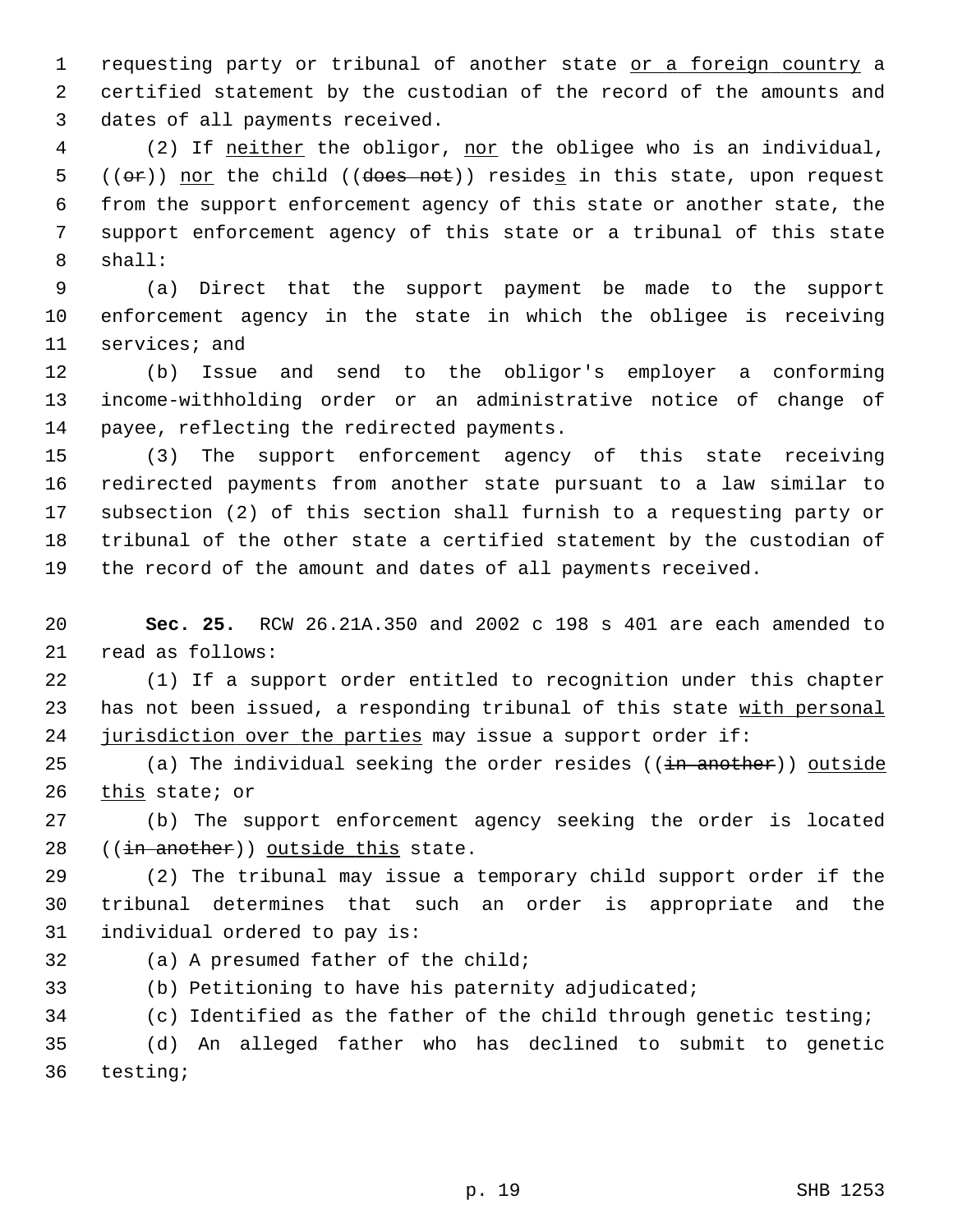1 (e) Shown by clear and convincing evidence to be the father of the 2 child;

3 (f) An acknowledged father as provided by applicable state law;

4 (g) The mother of the child; or

 5 (h) An individual who has been ordered to pay child support in a 6 previous proceeding and the order has not been reversed or vacated.

 7 (3) Upon finding, after notice and opportunity to be heard, that an 8 obligor owes a duty of support, the tribunal shall issue a support 9 order directed to the obligor and may issue other orders pursuant to 10 RCW 26.21A.220.

11 **Sec. 26.** RCW 26.21A.415 and 2002 c 198 s 504 are each amended to 12 read as follows:

13 An employer ((who)) that complies with an income-withholding order 14 issued in another state in accordance with this article is not subject 15 to civil liability to an individual or agency with regard to the 16 employer's withholding of child support from the obligor's income.

17 **Sec. 27.** RCW 26.21A.420 and 2002 c 198 s 505 are each amended to 18 read as follows:

19 An employer ((who)) that willfully fails to comply with an income-20 withholding order issued  $((by))$  in another state and received for 21 enforcement is subject to the same penalties that may be imposed for 22 noncompliance with an order issued by a tribunal of this state.

23 **Sec. 28.** RCW 26.21A.430 and 2002 c 198 s 507 are each amended to 24 read as follows:

25 (1) A party or support enforcement agency seeking to enforce a 26 support order or an income-withholding order, or both, issued (( $by - a$ ) 27 tribunal of)) in another state or a foreign support order may send the 28 documents required for registering the order to a support enforcement 29 agency of this state.

30 (2) Upon receipt of the documents, the support enforcement agency, 31 without initially seeking to register the order, shall consider and, if 32 appropriate, use any administrative procedure authorized by the law of 33 this state to enforce a support order or an income-withholding order, 34 or both. If the obligor does not contest administrative enforcement,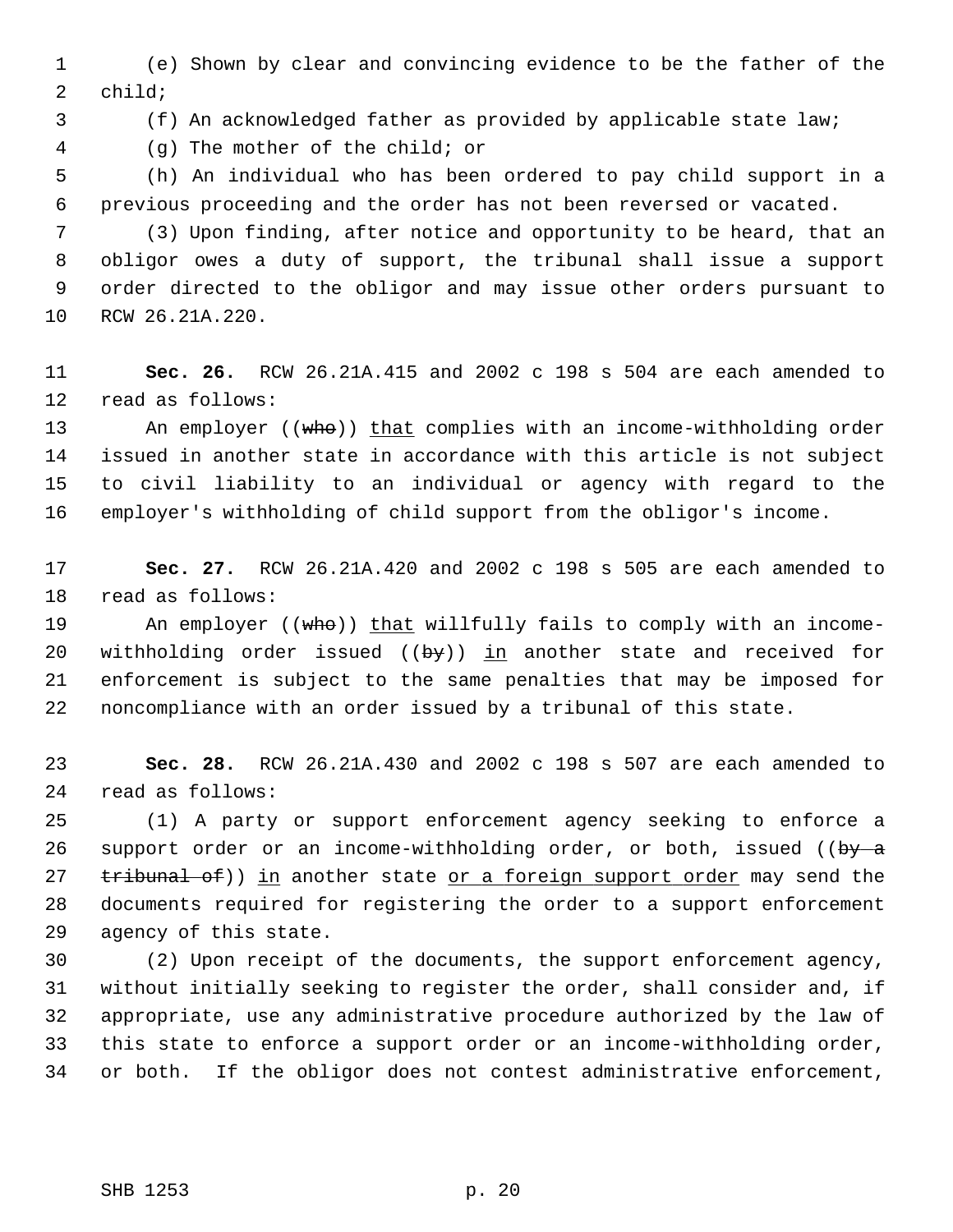1 the order need not be registered. If the obligor contests the validity 2 or administrative enforcement of the order, the support enforcement 3 agency shall register the order pursuant to this chapter.

 4 **Sec. 29.** RCW 26.21A.500 and 2002 c 198 s 601 are each amended to 5 read as follows:

6 A support order or income-withholding order issued ((by a tribunal 7 of)) in another state or a foreign support order may be registered in 8 this state for enforcement.

 9 **Sec. 30.** RCW 26.21A.505 and 2002 c 198 s 602 are each amended to 10 read as follows:

11 (1) Except as otherwise provided in section 51 of this act, a 12 support order or income-withholding order of another state or a foreign 13 support order may be registered in this state by sending the following 14 records ((and information)) to the appropriate tribunal in this state:

15 (a) A letter of transmittal to the tribunal requesting registration 16 and enforcement;

17 (b) Two copies, including one certified copy, of the order to be 18 registered, including any modification of the order;

19 (c) A sworn statement by the person requesting registration or a 20 certified statement by the custodian of the records showing the amount 21 of any arrearage;

22 (d) The name of the obligor and, if known:

23 (i) The obligor's address and social security number;

24 (ii) The name and address of the obligor's employer and any other 25 source of income of the obligor; and

26 (iii) A description and the location of property of the obligor in 27 this state not exempt from execution; and

28 (e) Except as otherwise provided in RCW 26.21A.255, the name and 29 address of the obligee and, if applicable, the person to whom support 30 payments are to be remitted.

31 (2) On receipt of a request for registration, the registering 32 tribunal shall cause the order to be filed as  $((a + b + c)$  for  $a + b + c)$  an 33 order of a tribunal of another state or a foreign support order, 34 together with one copy of the documents and information, regardless of 35 their form.

36 (3) A petition or comparable pleading seeking a remedy that must be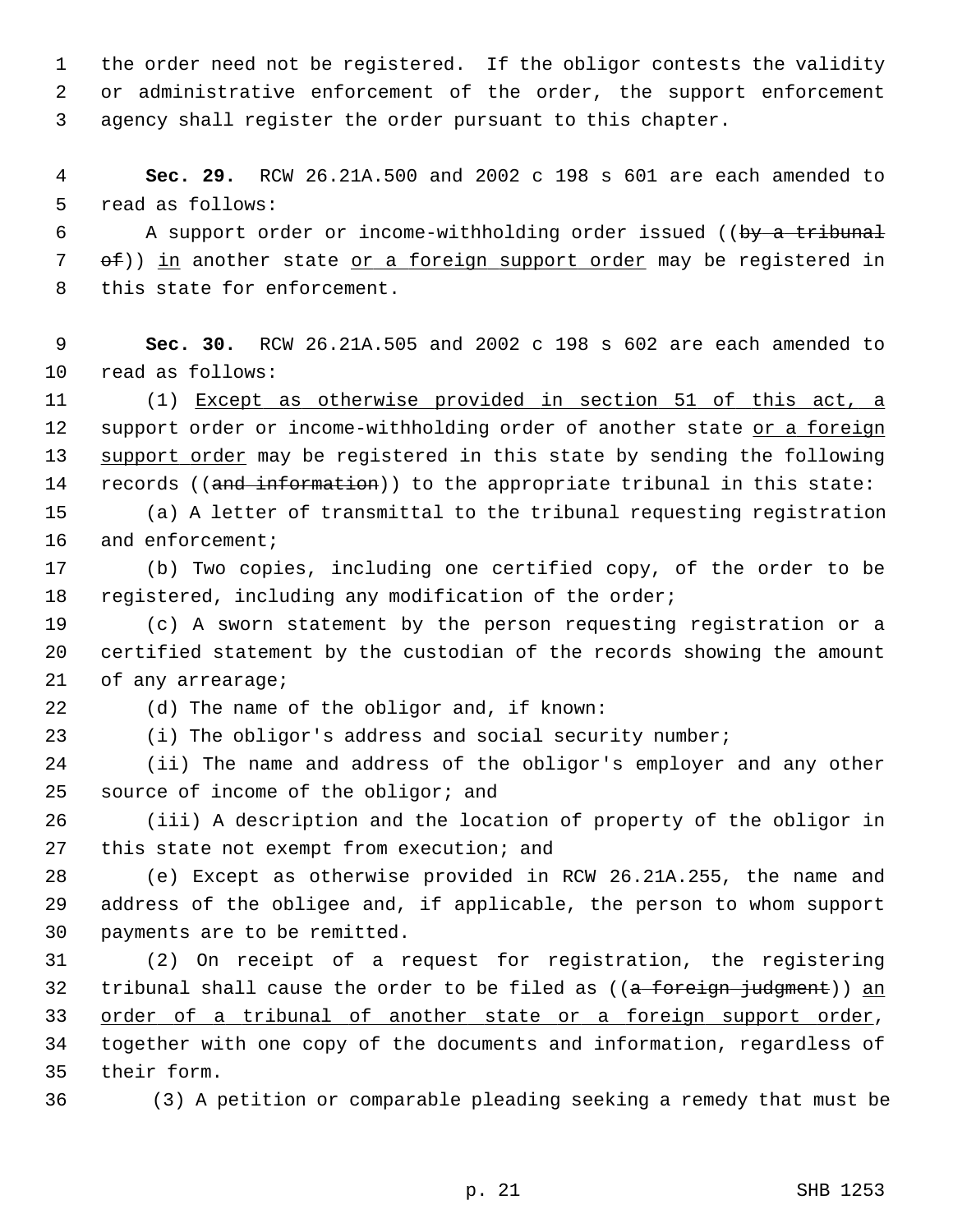1 affirmatively sought under other law of this state may be filed at the 2 same time as the request for registration or later. The pleading must 3 specify the grounds for the remedy sought.

 4 (4) If two or more orders are in effect, the person requesting 5 registration shall:

 6 (a) Furnish to the tribunal a copy of every support order asserted 7 to be in effect in addition to the documents specified in this section; 8 (b) Specify the order alleged to be the controlling order, if any;

9 and

10 (c) Specify the amount of consolidated arrears, if any.

11 (5) A request for a determination of which is the controlling order 12 may be filed separately or with a request for registration and 13 enforcement or for registration and modification. The person 14 requesting registration shall give notice of the request to each party 15 whose rights may be affected by the determination.

16 **Sec. 31.** RCW 26.21A.510 and 2002 c 198 s 603 are each amended to 17 read as follows:

18 (1) A support order or income-withholding order issued in another 19 state or a foreign support order is registered when the order is filed 20 in the registering tribunal of this state.

21 (2) A registered support order issued in another state or a foreign 22 country is enforceable in the same manner and is subject to the same 23 procedures as an order issued by a tribunal of this state.

24 (3) Except as otherwise provided in this ((article)) chapter, a 25 tribunal of this state shall recognize and enforce, but may not modify, 26 a registered support order if the issuing tribunal had jurisdiction.

27 **Sec. 32.** RCW 26.21A.515 and 2002 c 198 s 604 are each amended to 28 read as follows:

29 (1) Except as otherwise provided in subsection (4) of this section, 30 the law of the issuing state or foreign country governs:

31 (a) The nature, extent, amount, and duration of current payments 32 under a registered support order;

33 (b) The computation and payment of arrearages and accrual of 34 interest on the arrearages under the ((registered)) support order; and 35 (c) The existence and satisfaction of other obligations under the 36 ((registered)) support order.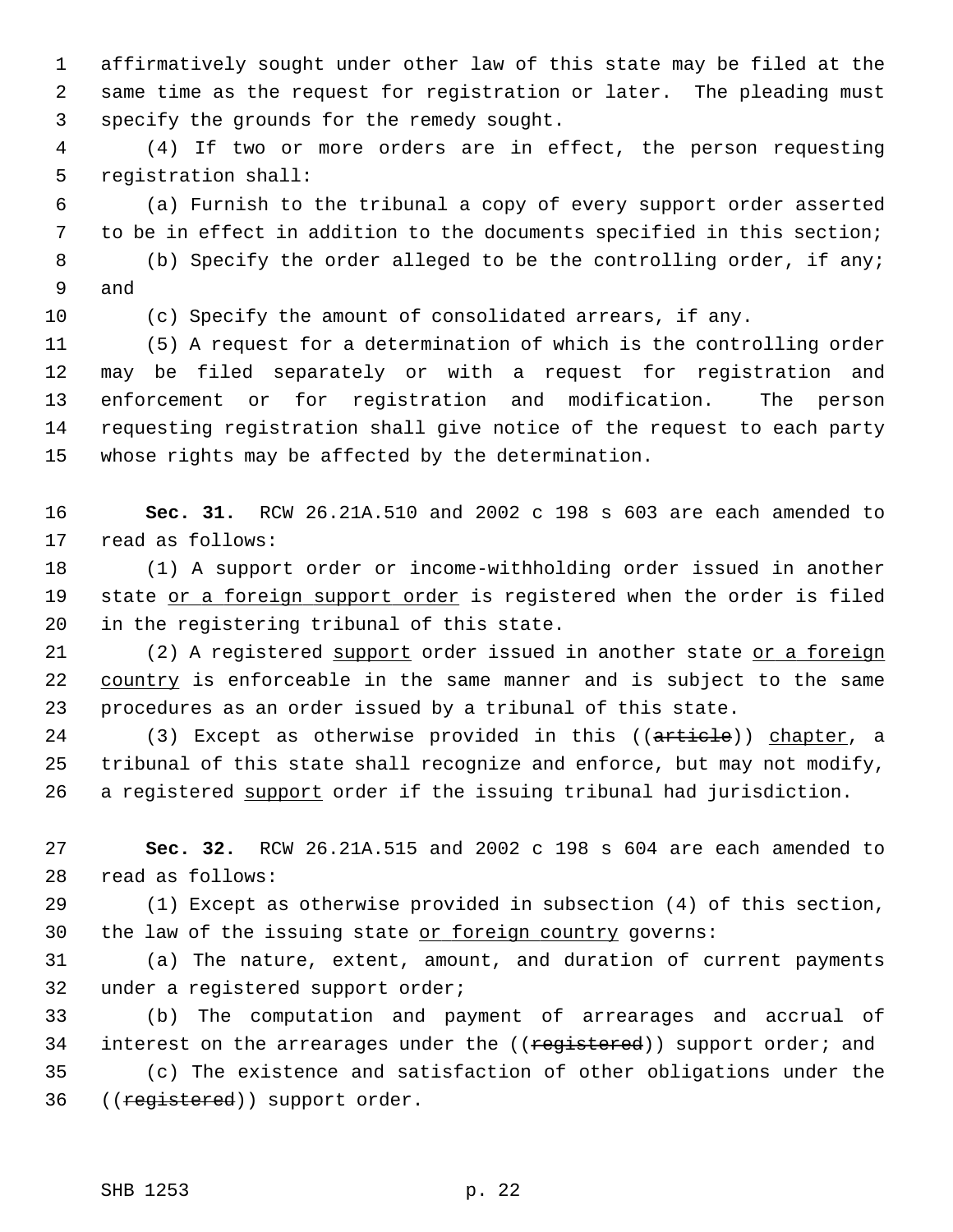1 (2) In a proceeding for arrears under a registered support order, 2 the statute of limitation of this state or of the issuing state or 3 foreign country, whichever is longer, applies.

 4 (3) A responding tribunal of this state shall apply the procedures 5 and remedies of this state to enforce current support and collect 6 arrears and interest due on a support order of another state or foreign 7 country registered in this state.

 8 (4) After a tribunal of this or another state determines which is 9 the controlling order and issues an order consolidating arrears, if 10 any, a tribunal of this state shall prospectively apply the law of the 11 state or foreign country issuing the ((registered)) controlling order, 12 including its law on interest on arrears, on current and future 13 support, and on consolidated arrears.

14 **Sec. 33.** RCW 26.21A.520 and 2002 c 198 s 605 are each amended to 15 read as follows:

16 (1) When a support order or income-withholding order issued in 17 another state or a foreign support order is registered, the registering 18 tribunal of this state shall notify the nonregistering party. The 19 notice must be accompanied by a copy of the registered order and the 20 documents and relevant information accompanying the order.

21 (2) A notice must inform the nonregistering party:

22 (a) That a registered order is enforceable as of the date of 23 registration in the same manner as an order issued by a tribunal of 24 this state;

25 (b) That a hearing to contest the validity or enforcement of the 26 registered order must be requested within twenty days after notice 27 unless the registered order is under section 52 of this act;

28 (c) That failure to contest the validity or enforcement of the 29 registered order in a timely manner will result in confirmation of the 30 order and enforcement of the order and the alleged arrearages; and

31 (d) Of the amount of any alleged arrearages.

32 (3) If the registering party asserts that two or more orders are in 33 effect, a notice must also:

34 (a) Identify the two or more orders and the order alleged by the 35 registering ((person)) party to be the controlling order and the 36 consolidated arrears, if any;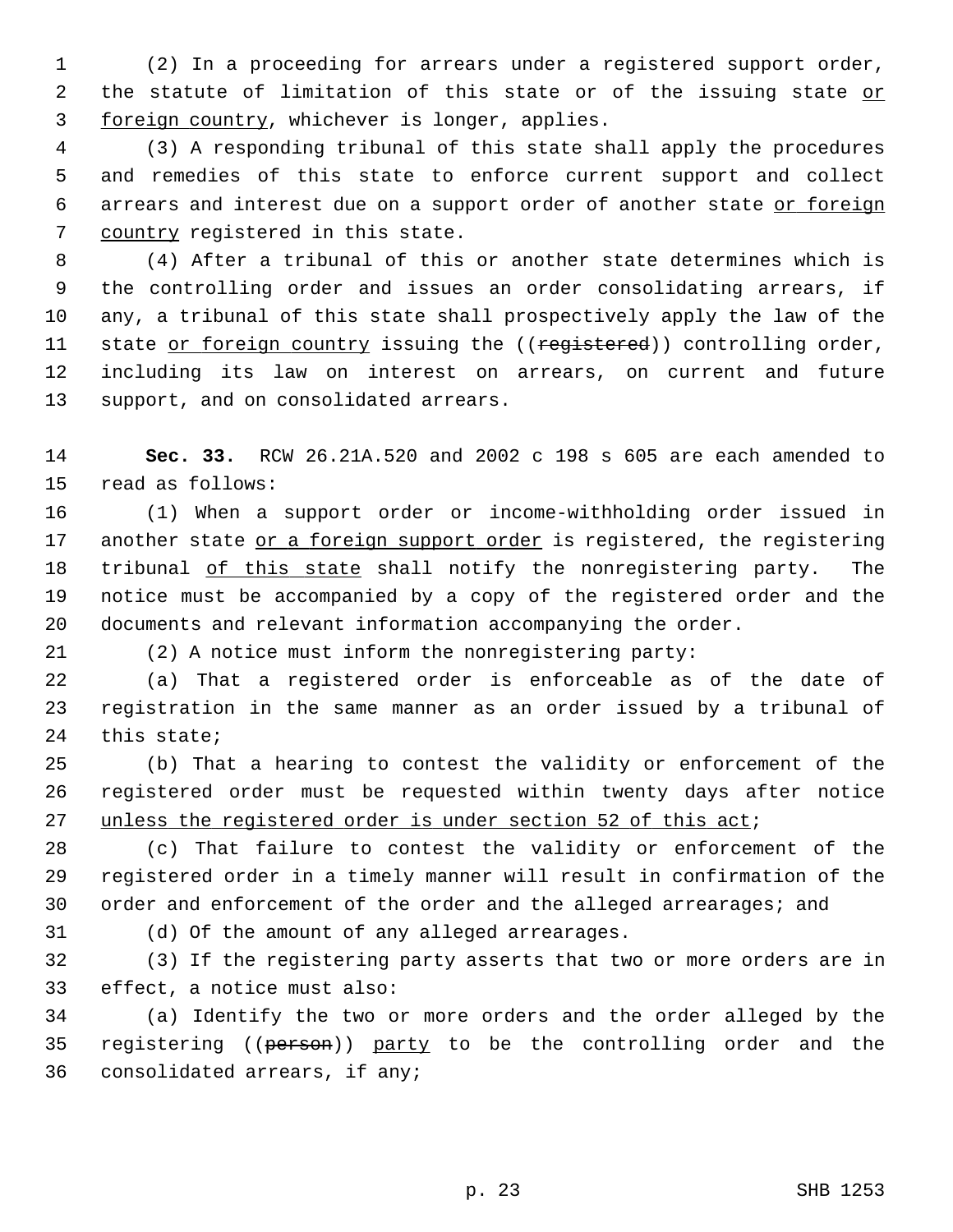1 (b) Notify the nonregistering party of the right to a determination 2 of which is the controlling order;

 3 (c) State that the procedures provided in subsection (2) of this 4 section apply to the determination of which is the controlling order; 5 and

 6 (d) State that failure to contest the validity or enforcement of 7 the order alleged to be the controlling order in a timely manner may 8 result in confirmation that the order is the controlling order.

 9 (4) Upon registration of an income-withholding order for 10 enforcement, the support enforcement agency or the registering tribunal 11 shall notify the obligor's employer pursuant to the income-withholding 12 law of this state.

13 **Sec. 34.** RCW 26.21A.525 and 2002 c 198 s 606 are each amended to 14 read as follows:

15 (1) A nonregistering party seeking to contest the validity or 16 enforcement of a registered support order in this state shall request 17 a hearing within ((twenty days after notice of the registration)) time 18 required by RCW 26.21A.520. The nonregistering party may seek to 19 vacate the registration, to assert any defense to an allegation of 20 noncompliance with the registered order, or to contest the remedies 21 being sought or the amount of any alleged arrearages pursuant to RCW 22 26.21A.530.

23 (2) If the nonregistering party fails to contest the validity or 24 enforcement of the registered order in a timely manner, the order is 25 confirmed by operation of law.

26 (3) If a nonregistering party requests a hearing to contest the 27 validity or enforcement of the registered order, the registering 28 tribunal shall schedule the matter for hearing and give notice to the 29 parties of the date, time, and place of the hearing.

30 **Sec. 35.** RCW 26.21A.530 and 2002 c 198 s 607 are each amended to 31 read as follows:

32 (1) A party contesting the validity or enforcement of a registered 33 support order or seeking to vacate the registration has the burden of 34 proving one or more of the following defenses:

35 (a) The issuing tribunal lacked personal jurisdiction over the 36 contesting party;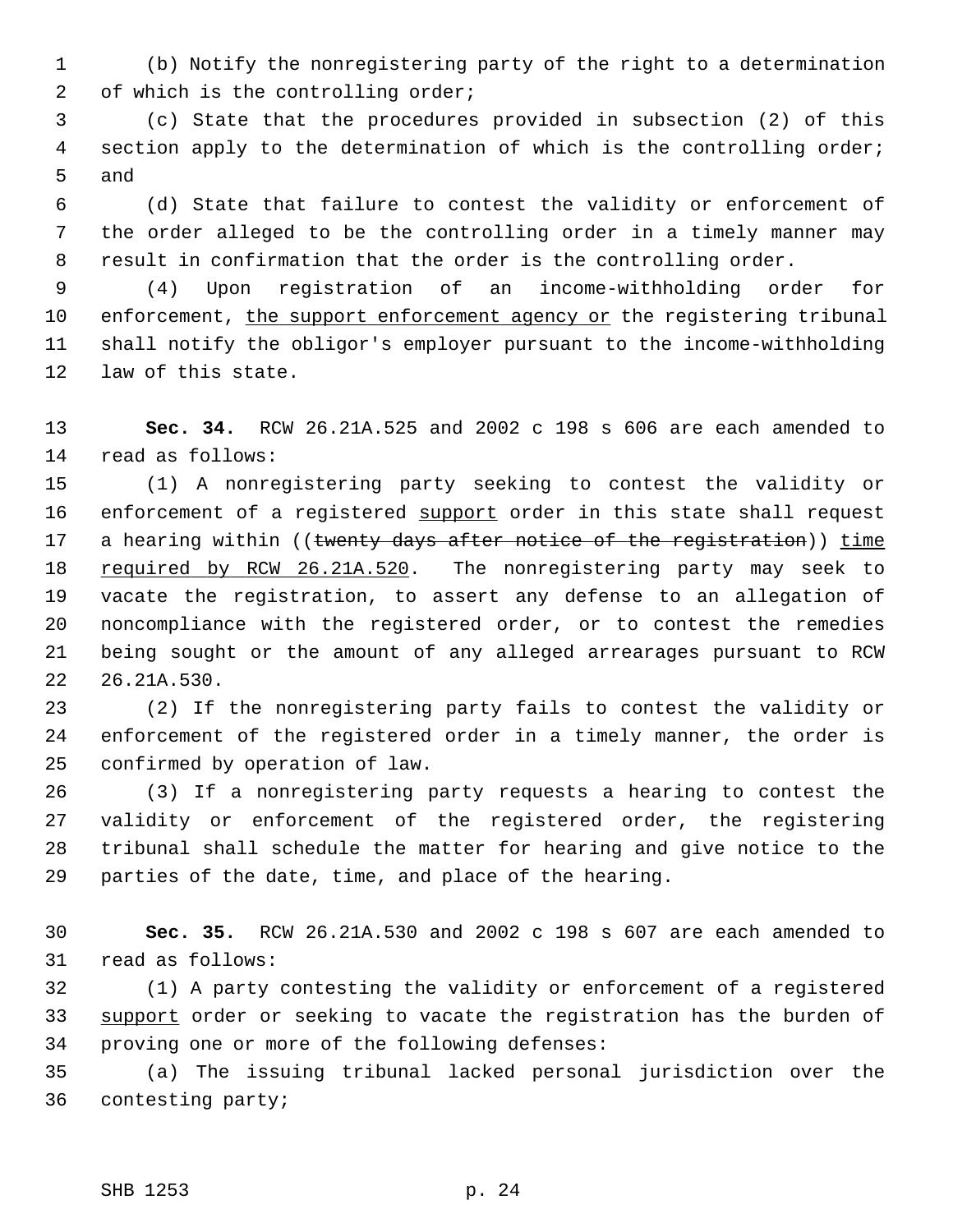1 (b) The order was obtained by fraud;

 2 (c) The order has been vacated, suspended, or modified by a later 3 order;

4 (d) The issuing tribunal has stayed the order pending appeal;

 5 (e) There is a defense under the law of this state to the remedy 6 sought;

7 (f) Full or partial payment has been made;

 8 (g) The statute of limitation under RCW 26.21A.515 precludes 9 enforcement of some or all of the alleged arrearages; or

10 (h) The alleged controlling order is not the controlling order.

11 (2) If a party presents evidence establishing a full or partial 12 defense under subsection (1) of this section, a tribunal may stay 13 enforcement of  $((the)^2$  a registered support order, continue the 14 proceeding to permit production of additional relevant evidence, and 15 issue other appropriate orders. An uncontested portion of the 16 registered support order may be enforced by all remedies available 17 under the law of this state.

18 (3) If the contesting party does not establish a defense under 19 subsection (1) of this section to the validity or enforcement of 20  $((the))$  a registered support order, the registering tribunal shall 21 issue an order confirming the order.

22 **Sec. 36.** RCW 26.21A.535 and 2002 c 198 s 608 are each amended to 23 read as follows:

24 Confirmation of a registered support order, whether by operation of 25 law or after notice and hearing, precludes further contest of the order 26 with respect to any matter that could have been asserted at the time of 27 registration.

28 **Sec. 37.** RCW 26.21A.540 and 2002 c 198 s 609 are each amended to 29 read as follows:

30 A party or support enforcement agency seeking to modify, or to 31 modify and enforce, a child support order issued in another state shall 32 register that order in this state in the same manner provided in ((Part 33 1 of this article)) RCW 26.21A.500 through 26.21A.535 if the order has 34 not been registered. A petition for modification may be filed at the 35 same time as a request for registration, or later. The pleading must 36 specify the grounds for modification.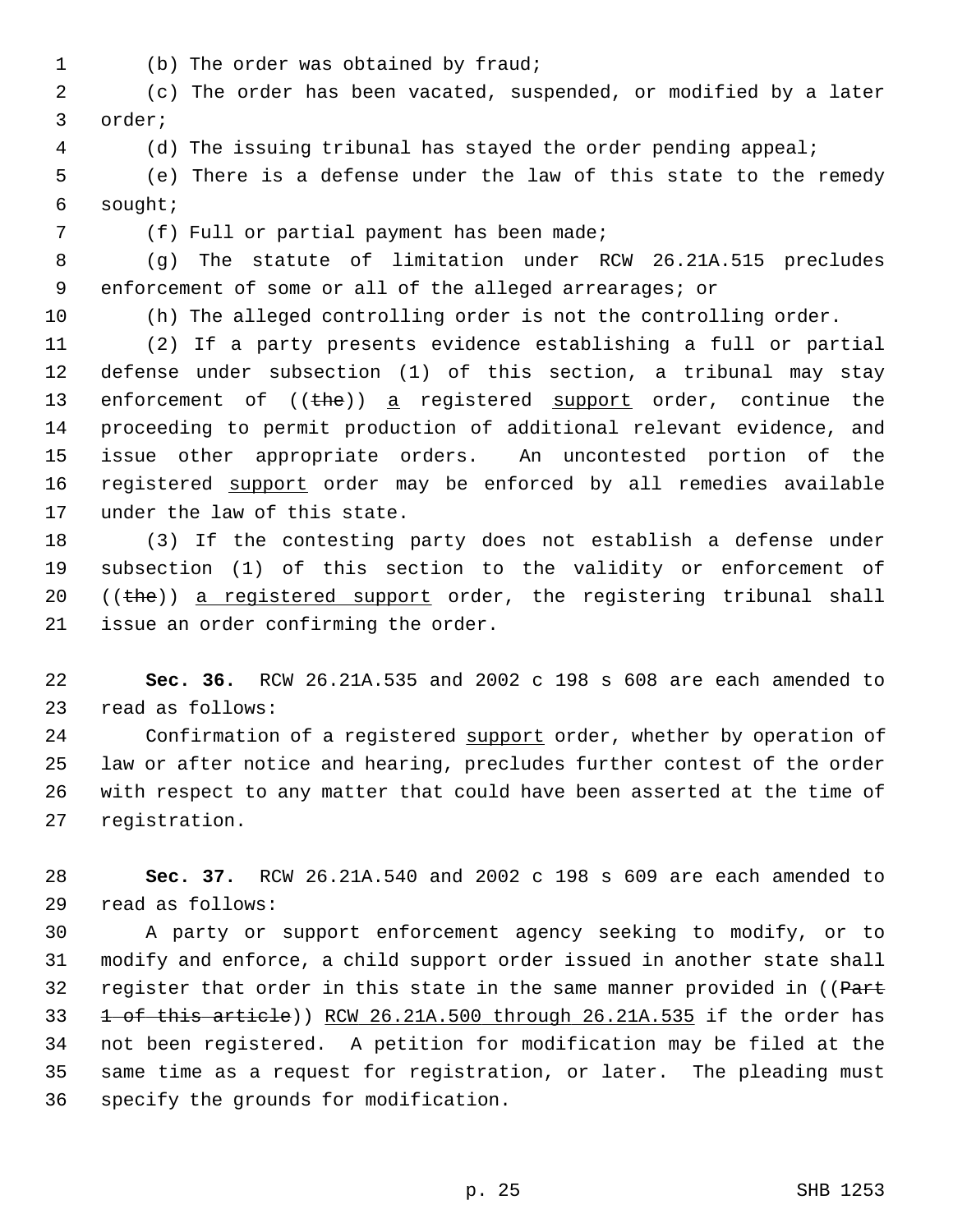1 **Sec. 38.** RCW 26.21A.545 and 2002 c 198 s 610 are each amended to 2 read as follows:

 3 A tribunal of this state may enforce a child support order of 4 another state registered for purposes of modification, in the same 5 manner as if the order had been issued by a tribunal of this state, but 6 the registered support order may be modified only if the requirements 7 of RCW 26.21A.550 or 26.21A.560 have been met.

 8 **Sec. 39.** RCW 26.21A.550 and 2002 c 198 s 611 are each amended to 9 read as follows:

10 (1) If RCW 26.21A.560 does not apply, ((except as otherwise 11 provided in RCW 26.21A.570,)) upon petition a tribunal of this state 12 may modify a child support order issued in another state which is 13 registered in this state if, after notice and hearing the tribunal 14 finds that:

15 (a) The following requirements are met:

16 (i) Neither the child, nor the obligee who is an individual, 17 (( $\text{and}$ )) nor the obligor ( $\text{de} \text{not}$ )) resides in the issuing state;

18 (ii) A petitioner who is a nonresident of this state seeks 19 modification; and

20 (iii) The respondent is subject to the personal jurisdiction of the 21 tribunal of this state; or

22 (b) This state is ((either the state of)) the residence of the 23 child, or  $(6f)$  a party who is an individual is subject to the 24 personal jurisdiction of the tribunal of this state, and all of the 25 parties who are individuals have filed consents in a record in the 26 issuing tribunal for a tribunal of this state to modify the support 27 order and assume continuing, exclusive jurisdiction.

28 (2) Modification of a registered child support order is subject to 29 the same requirements, procedures, and defenses that apply to the 30 modification of an order issued by a tribunal of this state and the 31 order may be enforced and satisfied in the same manner.

32 (3) ((Except as otherwise provided in RCW 26.21A.570,)) A tribunal 33 of this state may not modify any aspect of a child support order that 34 may not be modified under the law of the issuing state, including the 35 duration of the obligation of support. If two or more tribunals have 36 issued child support orders for the same obligor and same child, the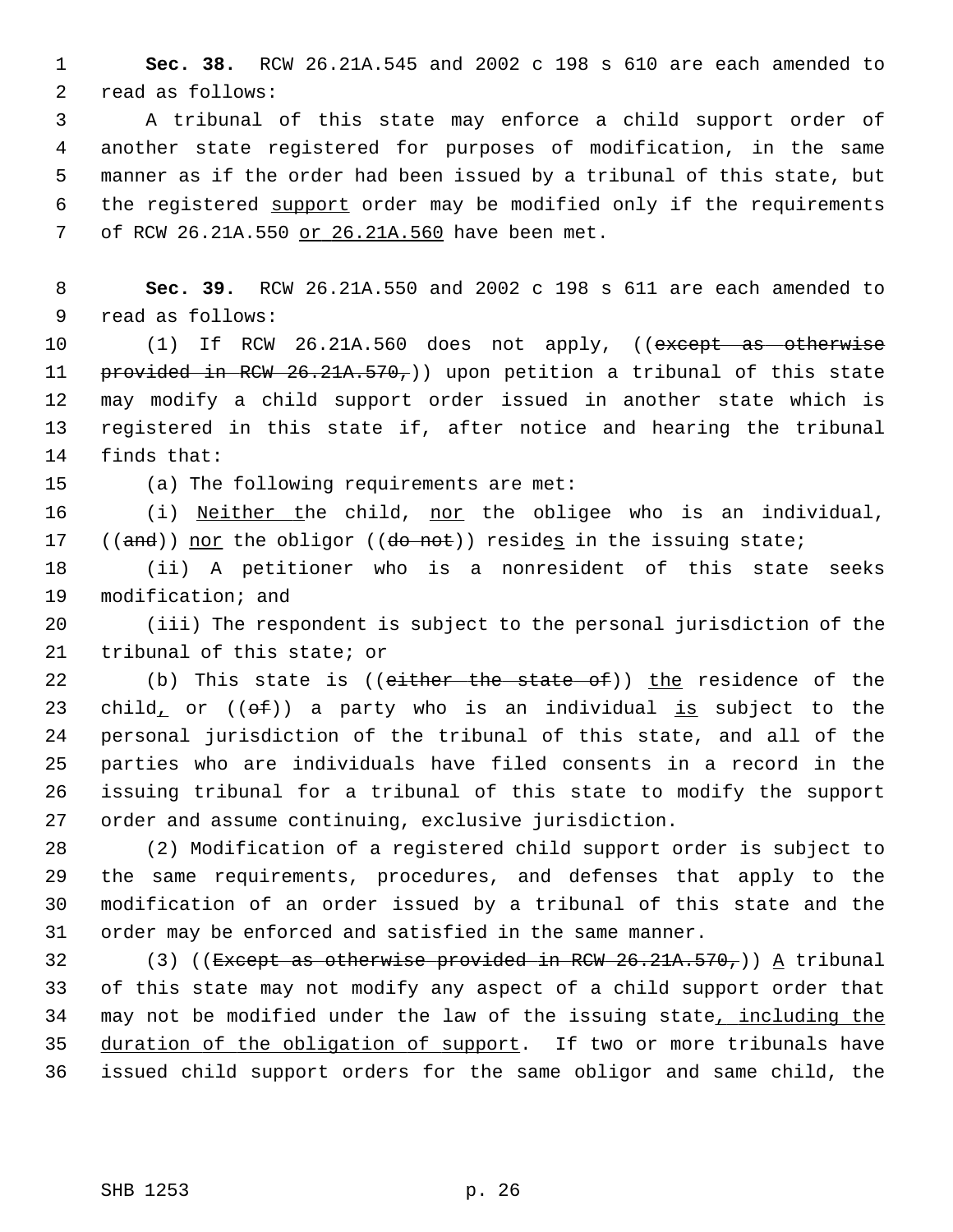1 order that controls and must be so recognized under RCW 26.21A.130 2 establishes the aspects of the support order ((that)) which are 3 nonmodifiable.

 4 (4) In a proceeding to modify a child support order, the law of the 5 state that is determined to have issued the initial controlling order 6 governs the duration of the obligation of support. The obligor's 7 fulfillment of the duty of support established by that order precludes 8 imposition of a further obligation of support by a tribunal of this 9 state.

10 (5) On the issuance of an order by a tribunal of this state 11 modifying a child support order issued in another state, the tribunal 12 of this state becomes the tribunal having continuing, exclusive 13 jurisdiction.

14 (6) Notwithstanding subsections (1) through (5) of this section and 15 RCW 26.21A.100(2), a tribunal of this state retains jurisdiction to 16 modify an order issued by a tribunal of this state if:

17 (a) One party resides in another state; and

18 (b) The other party resides outside the United States.

19 **Sec. 40.** RCW 26.21A.570 and 2002 c 198 s 615 are each amended to 20 read as follows:

21 (1) Except as otherwise provided in section 56 of this act, if a 22 foreign country ((or political subdivision that is a state will not or 23 may not modify its order)) lacks or refuses to exercise jurisdiction to 24 modify its child support order pursuant to its laws, a tribunal of this 25 state may assume jurisdiction to modify the child support order and 26 bind all individuals subject to the personal jurisdiction of the 27 tribunal whether or not the consent to modification of a child support 28 order otherwise required of the individual pursuant to RCW 26.21A.550 29 has been given or whether the individual seeking modification is a 30 resident of this state or of the foreign country ((or political 31 subdivision)).

## 32 (2) An order issued by a tribunal of this state modifying a foreign 33 child support order pursuant to this section is the controlling order.

34 NEW SECTION. **Sec. 41.** A new section is added to chapter 26.21A 35 RCW under the subchapter heading "Article 1" to read as follows:

36 APPLICATION OF CHAPTER TO RESIDENT OF FOREIGN COUNTRY AND FOREIGN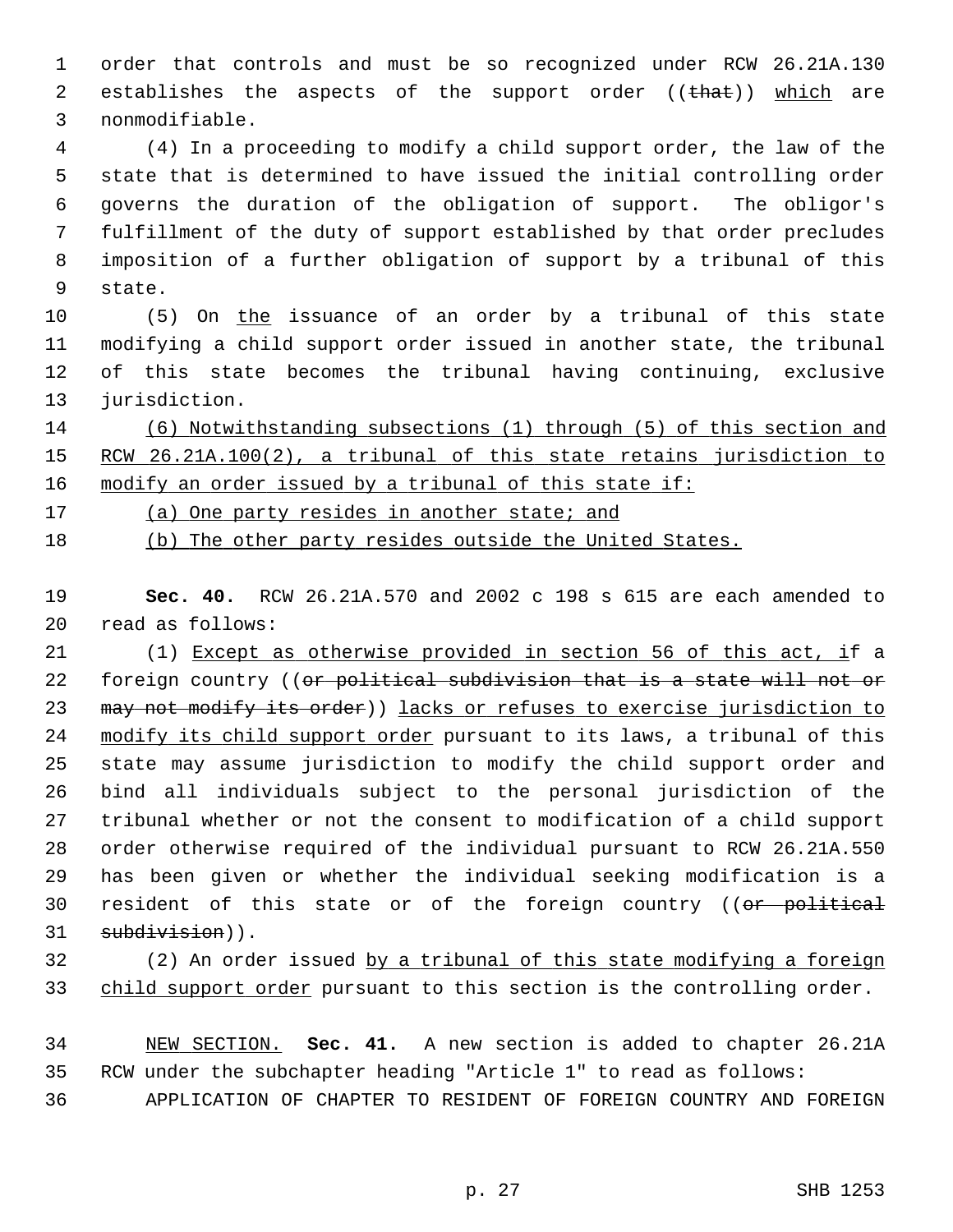1 SUPPORT PROCEEDING. (1) A tribunal of this state shall apply Articles 2 1 through 6 of this chapter and, as applicable, Article 7 of this 3 chapter, to a support proceeding involving:

4 (a) A foreign support order;

- 
- 5 (b) A foreign tribunal; or
- 

6 (c) An obligee, obligor, or child residing in a foreign country.

 7 (2) A tribunal of this state that is requested to recognize and 8 enforce a support order on the basis of comity may apply the procedural 9 and substantive provisions of Articles 1 through 6 of this chapter.

10 (3) Article 7 of this chapter applies only to a support proceeding 11 under the convention. In such a proceeding, if a provision of Article 12 7 of this chapter is inconsistent with a provision of Articles 1 13 through 6 of this chapter, Article 7 of this chapter controls.

14 NEW SECTION. **Sec. 42.** A new section is added to chapter 26.21A 15 RCW under the subchapter heading "Article 2" to read as follows:

16 DURATION OF PERSONAL JURISDICTION. Personal jurisdiction acquired 17 by a tribunal of this state in a proceeding under this chapter or other 18 law of this state relating to a support order continues as long as a 19 tribunal of this state has continuing, exclusive jurisdiction to modify 20 its order or continuing jurisdiction to enforce its order as provided 21 by RCW 26.21A.120, 26.21A.125, and 26.21A.150.

22 NEW SECTION. **Sec. 43.** A new section is added to chapter 26.21A 23 RCW under the subchapter heading "Article 2" to read as follows:

24 APPLICATION OF CHAPTER TO NONRESIDENT SUBJECT TO PERSONAL 25 JURISDICTION. A tribunal of this state exercising personal 26 jurisdiction over a nonresident in a proceeding under this chapter, 27 under other law of this state relating to a support order, or 28 recognizing a foreign support order may receive evidence from outside 29 this state pursuant to RCW 26.21A.275, communicate with a tribunal 30 outside this state pursuant to RCW 26.21A.280, and obtain discovery 31 through a tribunal outside this state pursuant to RCW 26.21A.285. In 32 all other respects, Articles 3 through 6 of this chapter do not apply 33 and the tribunal shall apply the procedural and substantive law of this 34 state.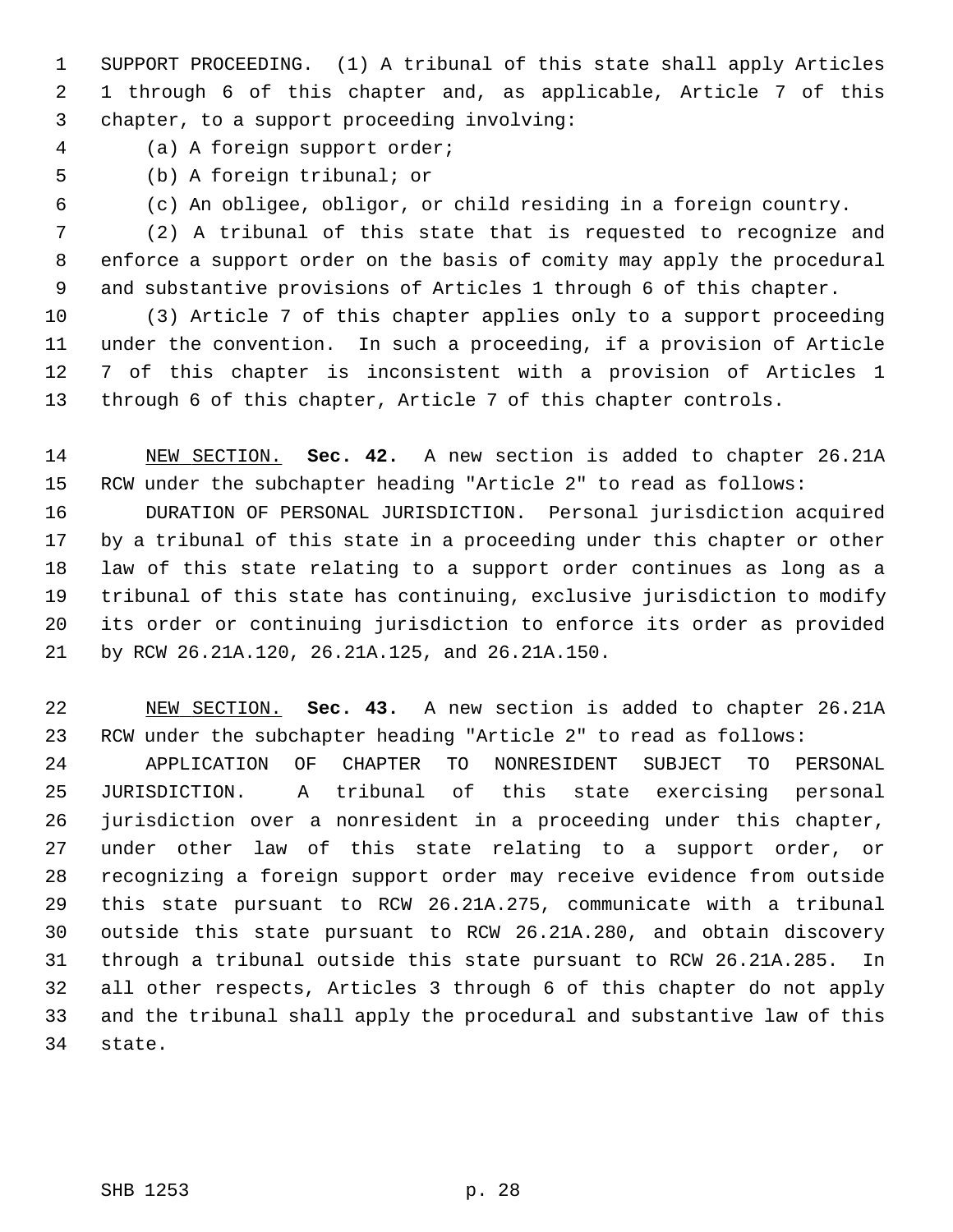1 NEW SECTION. **Sec. 44.** A new section is added to chapter 26.21A 2 RCW under the subchapter heading "Article 4" to read as follows:

 3 PROCEEDING TO DETERMINE PARENTAGE. A tribunal of this state 4 authorized to determine parentage of a child may serve as a responding 5 tribunal in a proceeding to determine parentage of a child brought 6 under this chapter or a law or procedure substantially similar to this 7 chapter.

 8 NEW SECTION. **Sec. 45.** A new section is added to chapter 26.21A 9 RCW to read as follows:

10 PROCEDURE TO REGISTER CHILD SUPPORT ORDER OF FOREIGN COUNTRY FOR 11 MODIFICATION. A party or support enforcement agency seeking to modify, 12 or to modify and enforce, a foreign child support order not under the 13 convention may register that order in this state under RCW 26.21A.500 14 through 26.21A.535 if the order has not been registered. A petition 15 for modification may be filed at the same time as a request for 16 registration, or at another time. The petition must specify the 17 grounds for modification.

18 NEW SECTION. **Sec. 46.** DEFINITIONS. In this article:

19 (1) "Application" means a request under the convention by an 20 obligee or obligor, or on behalf of a child, made through a central 21 authority for assistance from another central authority.

22 (2) "Central authority" means the entity designated by the United 23 States or a foreign country described in RCW 26.21A.010(5)(d) to 24 perform the functions specified in the convention.

25 (3) "Convention support order" means a support order of a tribunal 26 of a foreign country described in RCW 26.21A.010(5)(d).

27 (4) "Direct request" means a petition filed by an individual in a 28 tribunal of this state in a proceeding involving an obligee, obligor, 29 or child residing outside the United States.

30 (5) "Foreign central authority" means the entity designated by a 31 foreign country described in RCW 26.21A.010(5)(d) to perform the 32 functions specified in the convention.

33 (6) "Foreign support agreement":

34 (a) Means an agreement for support in a record that:

35 (i) Is enforceable as a support order in the country of origin;

36 (ii) Has been: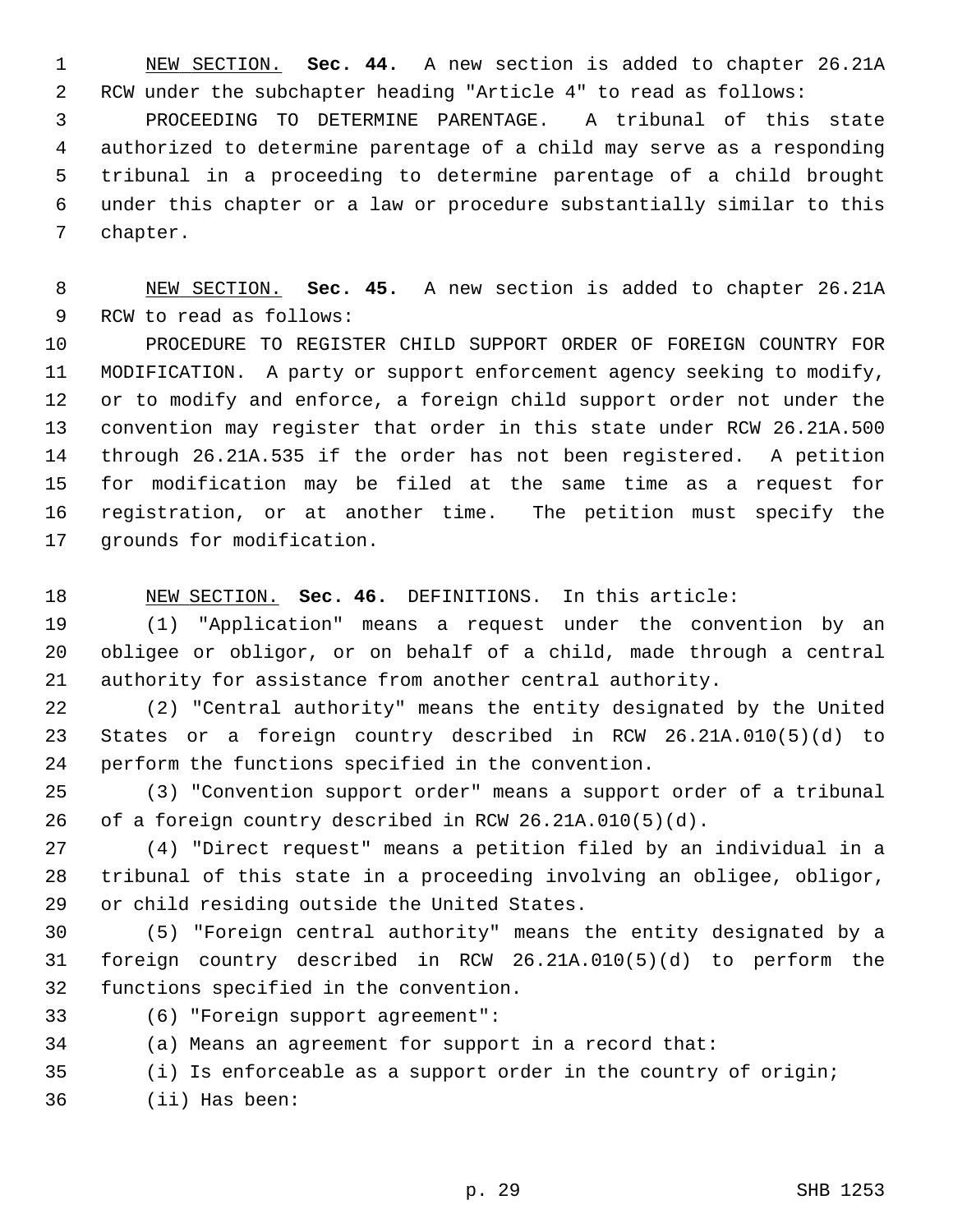- 1 (A) Formally drawn up or registered as an authentic instrument by 2 a foreign tribunal;
- 3 (B) Authenticated by or concluded, registered, or filed with a 4 foreign tribunal; and
- 

5 (iii) May be reviewed and modified by a foreign tribunal; and

 6 (b) Includes a maintenance arrangement or authentic instrument 7 under the convention.

 8 (7) "United States central authority" means the secretary of the 9 United States department of health and human services.

10 NEW SECTION. **Sec. 47.** APPLICABILITY. This article applies only 11 to a support proceeding under the convention. In such a proceeding, if 12 a provision of this article is inconsistent with Articles 1 through 6 13 of this chapter, this article controls.

14 NEW SECTION. **Sec. 48.** RELATIONSHIP OF DEPARTMENT OF SOCIAL AND 15 HEALTH SERVICES TO UNITED STATES CENTRAL AUTHORITY. The department of 16 social and health services of this state is recognized as the agency 17 designated by the United States central authority to perform specific 18 functions under the convention.

19 NEW SECTION. **Sec. 49.** INITIATION BY DEPARTMENT OF SOCIAL AND 20 HEALTH SERVICES OF SUPPORT PROCEEDING UNDER CONVENTION. (1) In a 21 support proceeding under this article, the department of social and 22 health services of this state shall:

23 (a) Transmit and receive applications; and

24 (b) Initiate or facilitate the institution of a proceeding 25 regarding an application in a tribunal of this state.

26 (2) The following support proceedings are available to an obligee 27 under the convention:

28 (a) Recognition or recognition and enforcement of a foreign support 29 order;

30 (b) Enforcement of a support order issued or recognized in this 31 state;

32 (c) Establishment of a support order if there is no existing order 33 including, if necessary, determination of parentage of a child;

34 (d) Establishment of a support order if recognition of a foreign 35 support order is refused under section 53 (2), (4), or (9) of this act;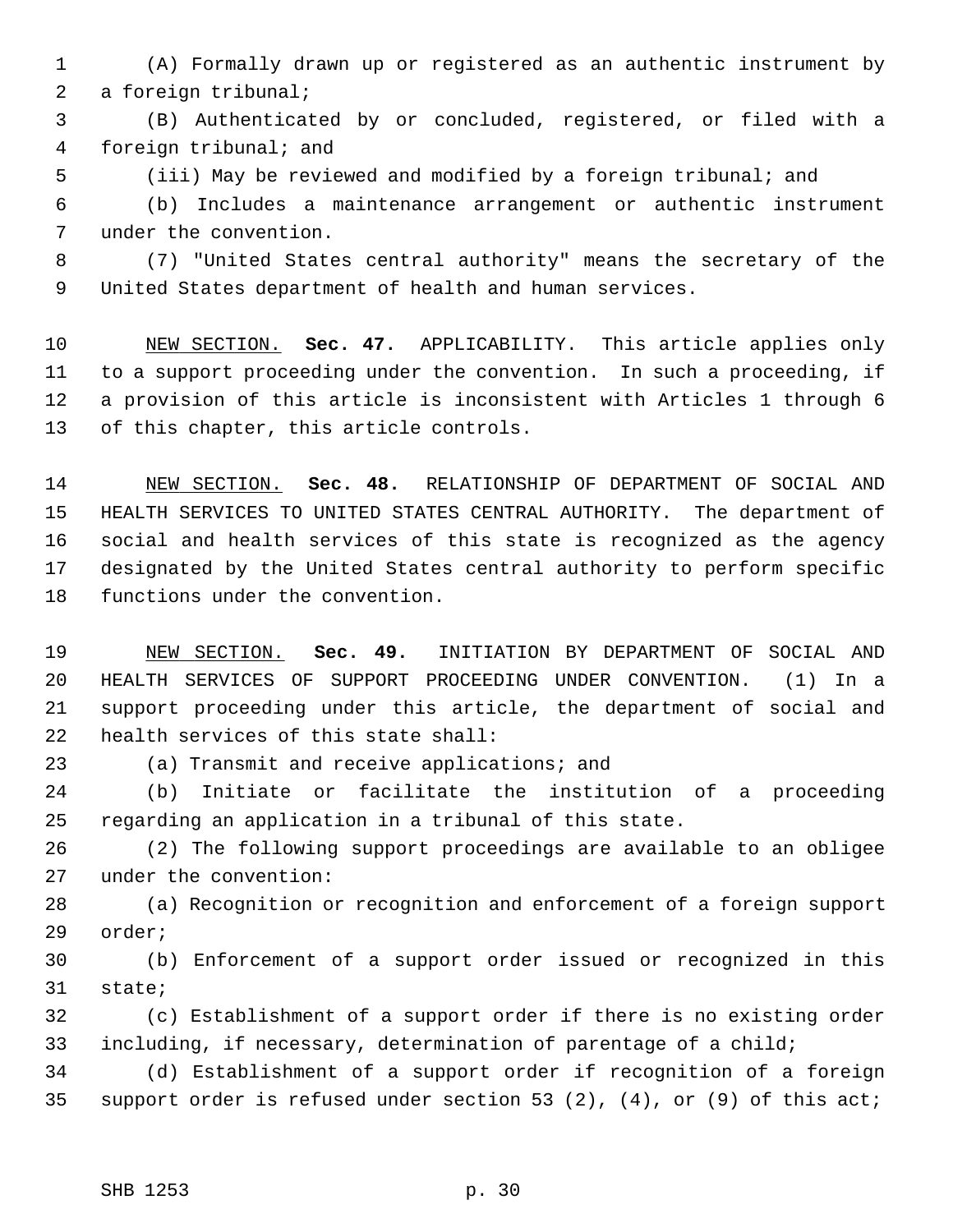- 1 (e) Modification of a support order of a tribunal of this state; 2 and
- 3 (f) Modification of a support order of a tribunal of another state 4 or a foreign country.

 5 (3) The following support proceedings are available under the 6 convention to an obligor against which there is an existing support 7 order:

 8 (a) Recognition of an order suspending or limiting enforcement of 9 an existing support order of a tribunal of this state;

10 (b) Modification of a support order of a tribunal of this state; 11 and

12 (c) Modification of a support order of a tribunal of another state 13 or a foreign country.

14 (4) A tribunal of this state may not require security, bond, or 15 deposit, however described, to guarantee the payment of costs and 16 expenses in proceedings under the convention.

17 NEW SECTION. **Sec. 50.** DIRECT REQUEST. (1) A petitioner may file 18 a direct request seeking establishment or modification of a support 19 order or determination of parentage of a child. In such a proceeding, 20 the law of this state applies.

21 (2) A petitioner may file a direct request seeking recognition and 22 enforcement of a support order or support agreement. In the 23 proceeding, sections 51 through 58 of this act apply.

24 (3) In a direct request for recognition and enforcement of a 25 convention support order or foreign support agreement:

26 (a) A security, bond, or deposit is not required to guarantee the 27 payment of costs and expenses; and

28 (b) An obligee or obligor that in the issuing country has benefited 29 from free legal assistance is entitled to benefit, at least to the same 30 extent, from any free legal assistance provided for by the law of this 31 state under the same circumstances.

32 (4) A petitioner filing a direct request is not entitled to 33 assistance from the department of social and health services.

34 (5) This article does not prevent the application of laws of this 35 state that provide simplified, more expeditious rules regarding a 36 direct request for recognition and enforcement of a foreign support 37 order or foreign support agreement.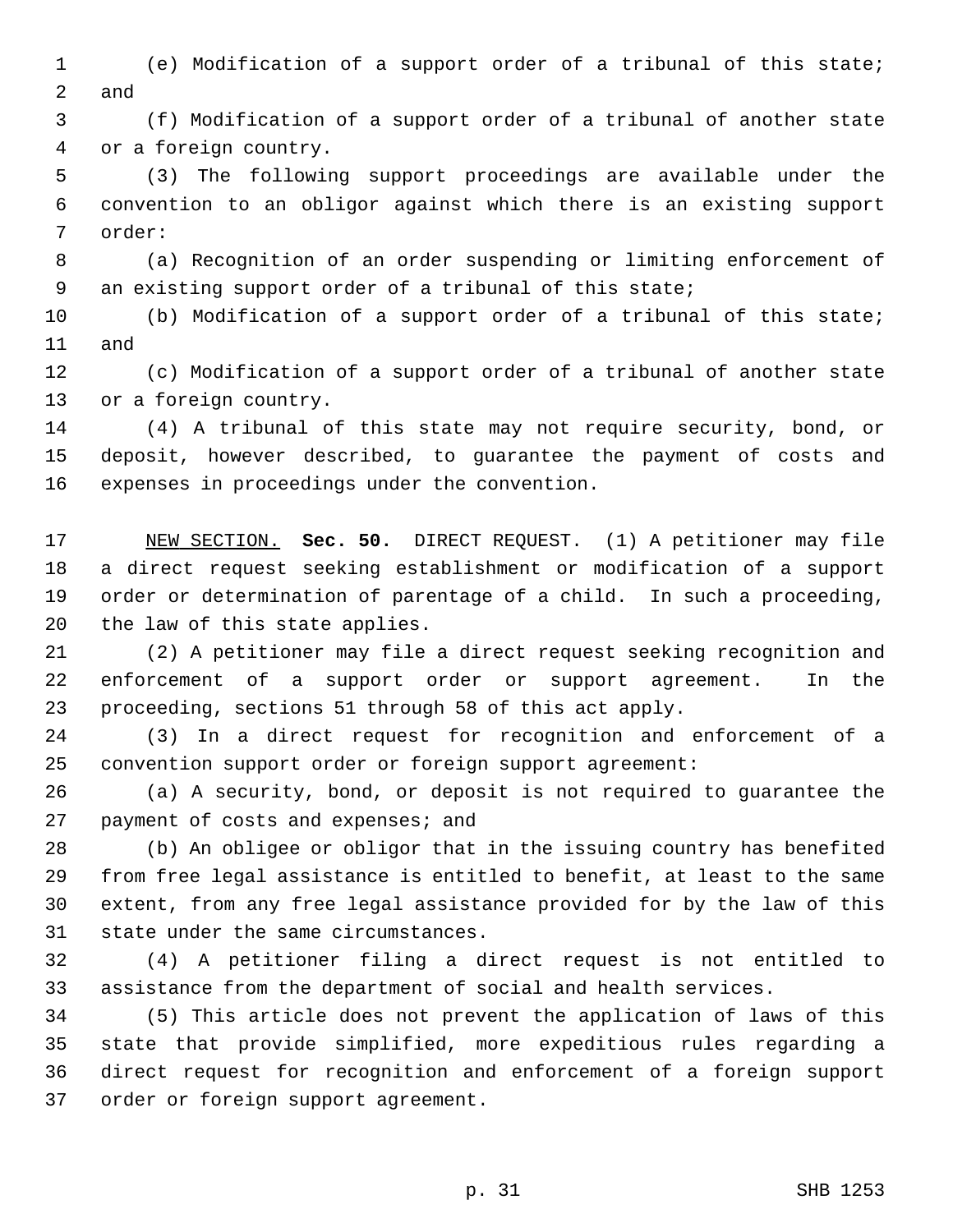1 NEW SECTION. **Sec. 51.** REGISTRATION OF CONVENTION SUPPORT ORDER. 2 (1) Except as otherwise provided in this article, a party who is an 3 individual or a support enforcement agency seeking recognition of a 4 convention support order shall register the order in this state as 5 provided in Article 6 of this chapter.

 6 (2) Notwithstanding RCW 26.21A.250 and 26.21A.505(1), a request for 7 registration of a convention support order must be accompanied by:

 8 (a) A complete text of the support order, or an abstract or extract 9 of the support order drawn up by the issuing foreign tribunal, which 10 may be in the form recommended by the Hague conference on private 11 international law;

12 (b) A record stating that the support order is enforceable in the 13 issuing country;

14 (c) If the respondent did not appear and was not represented in the 15 proceedings in the issuing country, a record attesting, as appropriate, 16 either that the respondent had proper notice of the proceedings and an 17 opportunity to be heard or that the respondent had proper notice of the 18 support order and an opportunity to be heard in a challenge or appeal 19 on fact or law before a tribunal;

20 (d) A record showing the amount of arrears, if any, and the date 21 the amount was calculated;

22 (e) A record showing a requirement for automatic adjustment of the 23 amount of support, if any, and the information necessary to make the 24 appropriate calculations; and

25 (f) If necessary, a record showing the extent to which the 26 applicant received free legal assistance in the issuing country.

27 (3) A request for registration of a convention support order may 28 seek recognition and partial enforcement of the order.

29 (4) A tribunal of this state may vacate the registration of a 30 convention support order without the filing of a contest under section 31 52 of this act, only if, acting on its own motion, the tribunal finds 32 that recognition and enforcement of the order would be manifestly 33 incompatible with public policy.

34 (5) The tribunal shall promptly notify the parties of the 35 registration or the order vacating the registration of a convention 36 support order.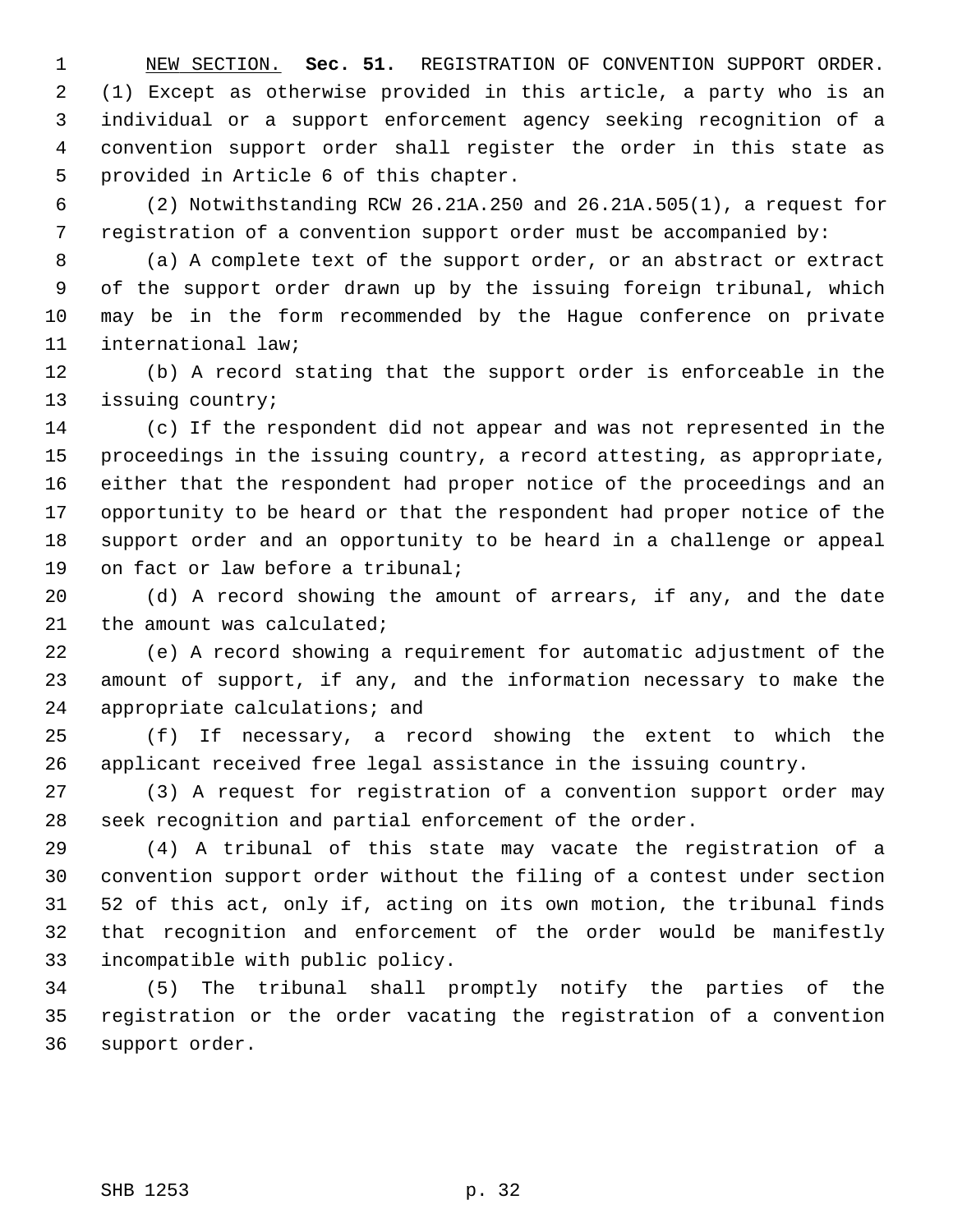1 NEW SECTION. **Sec. 52.** CONTEST OF REGISTERED CONVENTION SUPPORT 2 ORDER. (1) Except as otherwise provided in this article, RCW 3 26.21A.520 through 26.21A.535 apply to a contest of a registered 4 convention support order.

 5 (2) A party contesting a registered convention support order shall 6 file a contest not later than thirty days after notice of the 7 registration, but if the contesting party does not reside in the United 8 States, the contest must be filed not later than sixty days after 9 notice of the registration.

10 (3) If the nonregistering party fails to contest the registered 11 convention support order by the time specified in subsection (2) of 12 this section, the order is enforceable.

13 (4) A contest of a registered convention support order may be based 14 only on grounds set forth in section 53 of this act. The contesting 15 party bears the burden of proof.

16 (5) In a contest of a registered convention support order, a 17 tribunal of this state:

18 (a) Is bound by the findings of fact on which the foreign tribunal 19 based its jurisdiction; and

20 (b) May not review the merits of the order.

21 (6) A tribunal of this state deciding a contest of a registered 22 convention support order shall promptly notify the parties of its 23 decision.

24 (7) A challenge or appeal, if any, does not stay the enforcement of 25 a convention support order unless there are exceptional circumstances.

26 NEW SECTION. **Sec. 53.** RECOGNITION AND ENFORCEMENT OF REGISTERED 27 CONVENTION SUPPORT ORDER. (1) Except as otherwise provided in 28 subsection (2) of this section, a tribunal of this state shall 29 recognize and enforce a registered convention support order.

30 (2) The following grounds are the only grounds on which a tribunal 31 of this state may refuse recognition and enforcement of a registered 32 convention support order:

33 (a) Recognition and enforcement of the order is manifestly 34 incompatible with public policy, including the failure of the issuing 35 tribunal to observe minimum standards of due process, which include 36 notice and an opportunity to be heard;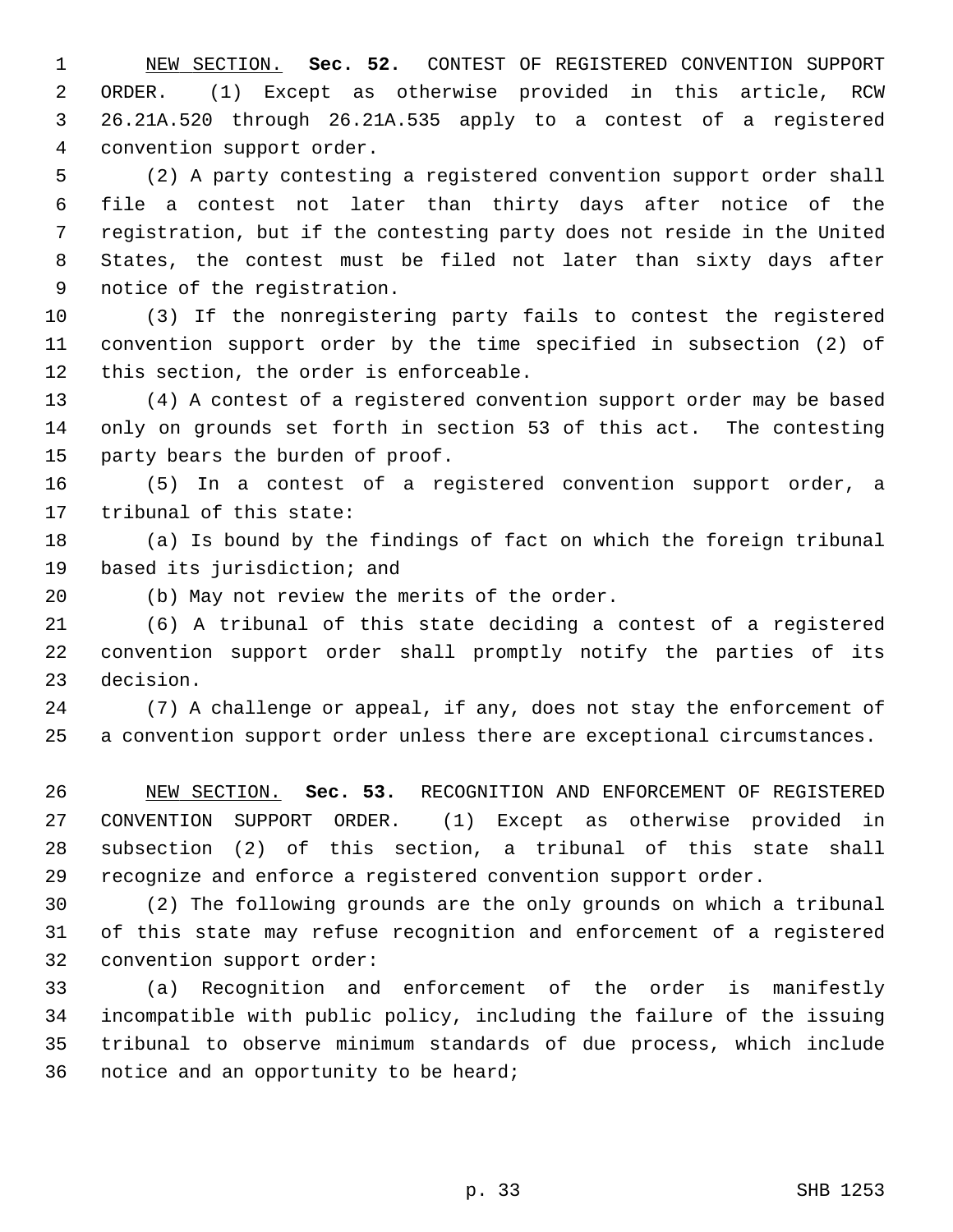1 (b) The issuing tribunal lacked personal jurisdiction consistent 2 with RCW 26.21A.100;

3 (c) The order is not enforceable in the issuing country;

 4 (d) The order was obtained by fraud in connection with a matter of 5 procedure;

 6 (e) A record transmitted in accordance with section 51 of this act 7 lacks authenticity or integrity;

 8 (f) A proceeding between the same parties and having the same 9 purpose is pending before a tribunal of this state and that proceeding 10 was the first to be filed;

11 (g) The order is incompatible with a more recent support order 12 involving the same parties and having the same purpose if the more 13 recent support order is entitled to recognition and enforcement under 14 this chapter in this state;

15 (h) Payment, to the extent alleged arrears have been paid in whole 16 or in part;

17 (i) In a case in which the respondent neither appeared nor was 18 represented in the proceeding in the issuing foreign country:

19 (i) If the law of that country provides for prior notice of 20 proceedings, the respondent did not have proper notice of the 21 proceedings and an opportunity to be heard; or

22 (ii) If the law of that country does not provide for prior notice 23 of the proceedings, the respondent did not have proper notice of the 24 order and an opportunity to be heard in a challenge or appeal on fact 25 or law before a tribunal; or

26 (j) The order was made in violation of section 56 of this act.

27 (3) If a tribunal of this state does not recognize a convention 28 support order under subsection (2)(b), (d), (f), or (i) of this 29 section:

30 (a) The tribunal may not dismiss the proceeding without allowing a 31 reasonable time for a party to request the establishment of a new 32 convention support order; and

33 (b) The department of social and health services shall take all 34 appropriate measures to request a child support order for the obligee 35 if the application for recognition and enforcement was received under 36 section 49 of this act.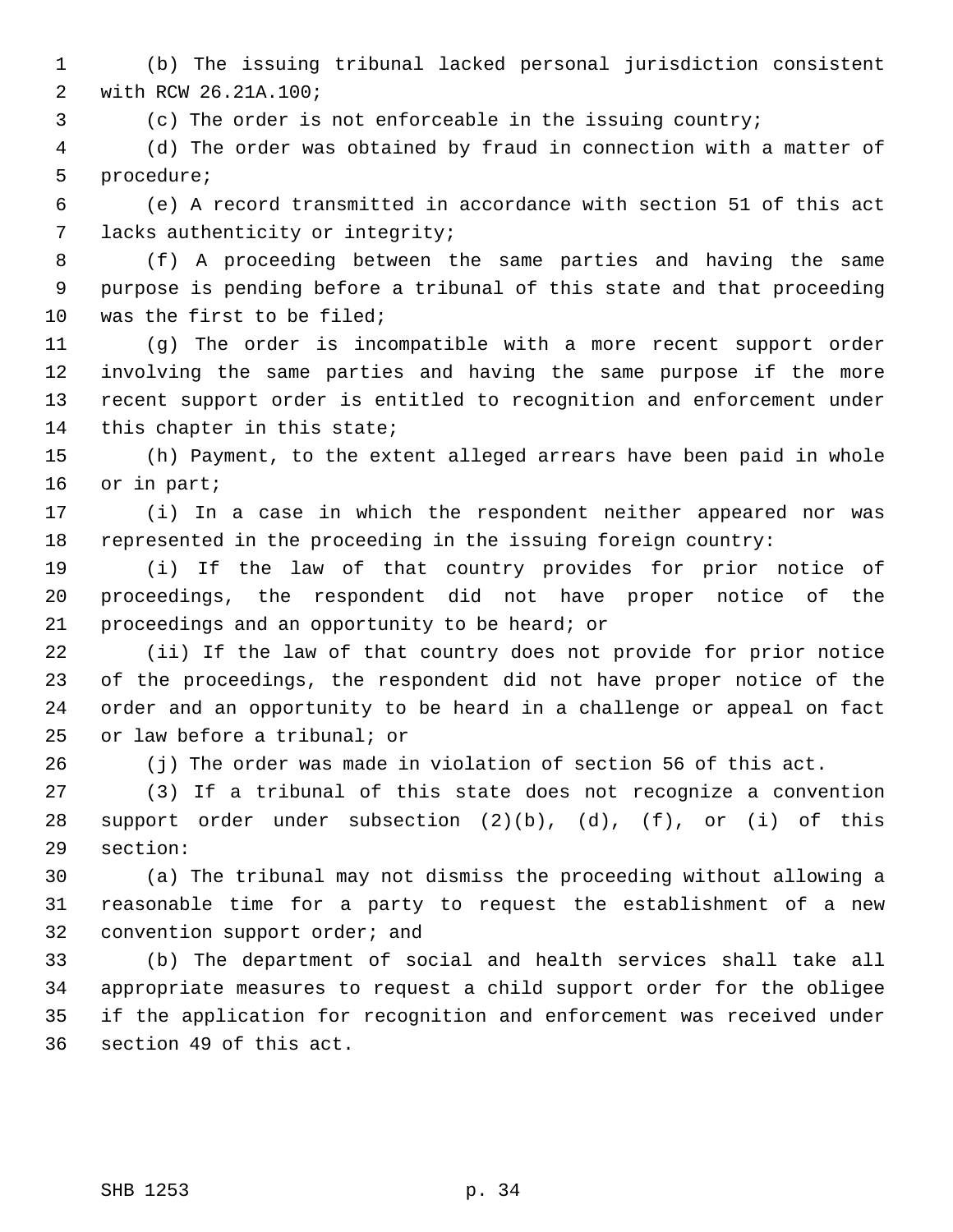1 NEW SECTION. **Sec. 54.** PARTIAL ENFORCEMENT. If a tribunal of this 2 state does not recognize and enforce a convention support order in its 3 entirety, it shall enforce any severable part of the order. An 4 application or direct request may seek recognition and partial 5 enforcement of a convention support order.

 6 NEW SECTION. **Sec. 55.** FOREIGN SUPPORT AGREEMENT. (1) Except as 7 otherwise provided in subsections (3) and (4) of this section, a 8 tribunal of this state shall recognize and enforce a foreign support 9 agreement registered in this state.

10 (2) An application or direct request for recognition and 11 enforcement of a foreign support agreement must be accompanied by:

12 (a) A complete text of the foreign support agreement; and

13 (b) A record stating that the foreign support agreement is 14 enforceable as an order of support in the issuing country.

15 (3) A tribunal of this state may vacate the registration of a 16 foreign support agreement only if, acting on its own motion, the 17 tribunal finds that recognition and enforcement would be manifestly 18 incompatible with public policy.

19 (4) In a contest of a foreign support agreement, a tribunal of this 20 state may refuse recognition and enforcement of the agreement if it 21 finds:

22 (a) Recognition and enforcement of the agreement is manifestly 23 incompatible with public policy;

24 (b) The agreement was obtained by fraud or falsification;

25 (c) The agreement is incompatible with a support order involving 26 the same parties and having the same purpose in this state, another 27 state, or a foreign country if the support order is entitled to 28 recognition and enforcement under this chapter in this state; or

29 (d) The record submitted under subsection (2) of this section lacks 30 authenticity or integrity.

31 (5) A proceeding for recognition and enforcement of a foreign 32 support agreement must be suspended during the pendency of a challenge 33 to or appeal of the agreement before a tribunal of another state or a 34 foreign country.

35 NEW SECTION. **Sec. 56.** MODIFICATION OF CONVENTION CHILD SUPPORT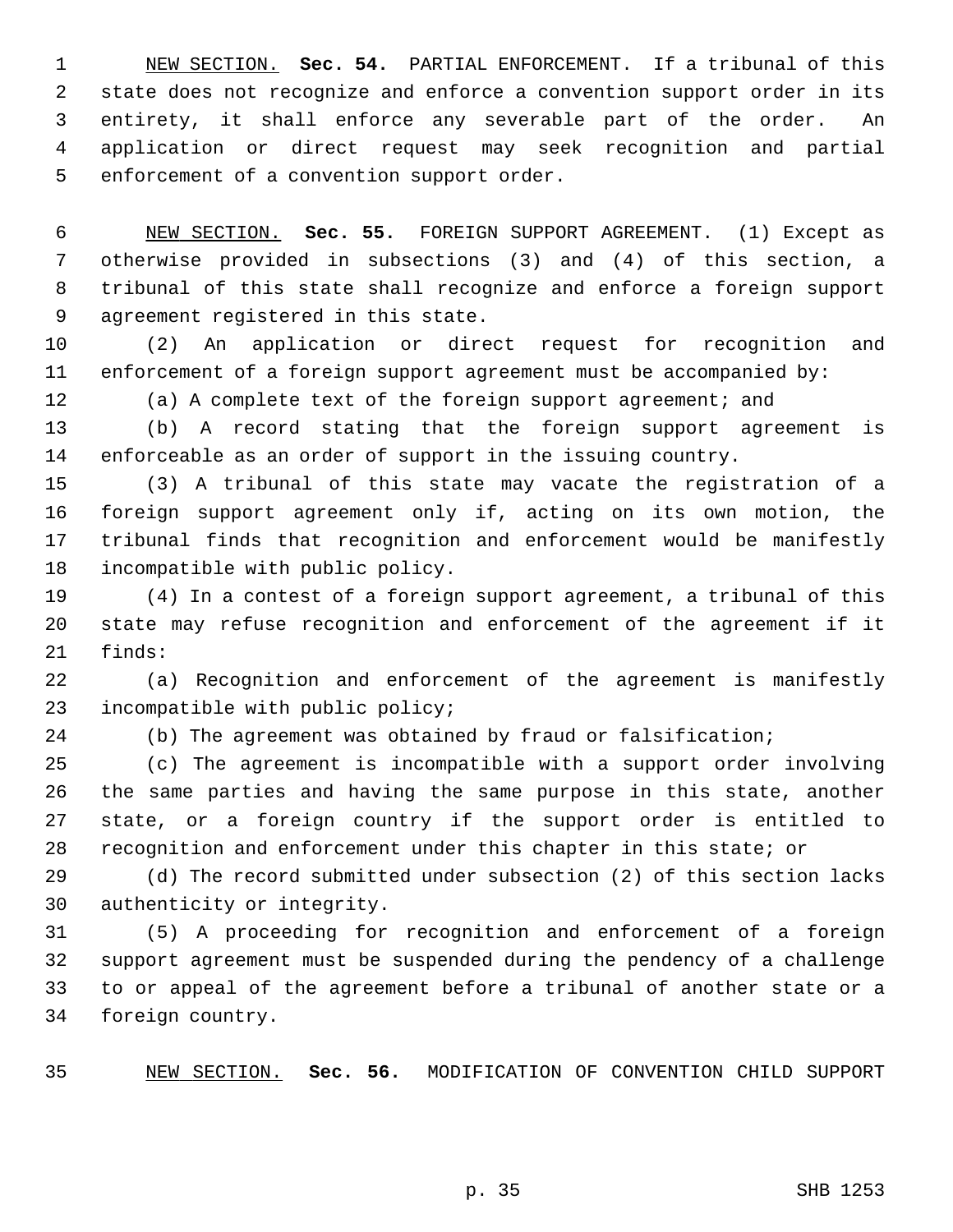1 ORDER. (1) A tribunal of this state may not modify a convention child 2 support order if the obligee remains a resident of the foreign country 3 where the support order was issued unless:

 4 (a) The obligee submits to the jurisdiction of a tribunal of this 5 state, either expressly or by defending on the merits of the case 6 without objecting to the jurisdiction at the first available 7 opportunity; or

 8 (b) The foreign tribunal lacks or refuses to exercise jurisdiction 9 to modify its support order or issue a new support order.

10 (2) If a tribunal of this state does not modify a convention child 11 support order because the order is not recognized in this state, 12 section 53(3) of this act applies.

13 NEW SECTION. **Sec. 57.** PERSONAL INFORMATION--LIMIT ON USE. 14 Personal information gathered or transmitted under this article may be 15 used only for the purposes for which it was gathered or transmitted.

16 NEW SECTION. **Sec. 58.** RECORD IN ORIGINAL LANGUAGE--ENGLISH 17 TRANSLATION. A record filed with a tribunal of this state under this 18 article must be in the original language and, if not in English, must 19 be accompanied by an English translation.

20 NEW SECTION. **Sec. 59.** The following acts or parts of acts are 21 each repealed:

22 (1) RCW 26.21A.105 (Procedure when exercising jurisdiction over 23 nonresident) and 2002 c 198 s 202;

24 (2) RCW 26.21A.145 (Continuing, exclusive jurisdiction over 25 nonresident party) and 2002 c 198 s 210; and

26 (3) RCW 26.21A.600 (Proceeding to determine parentage) and 2002 c 27 198 s 701.

28 NEW SECTION. **Sec. 60.** A new section is added to chapter 26.21A 29 RCW under the subchapter heading "Article 9" to read as follows:

30 TRANSITIONAL PROVISION. This act applies to proceedings begun on 31 or after the effective date of this section to establish a support 32 order or determine parentage of a child or to register, recognize, 33 enforce, or modify a prior support order, determination, or agreement, 34 whenever issued or entered.